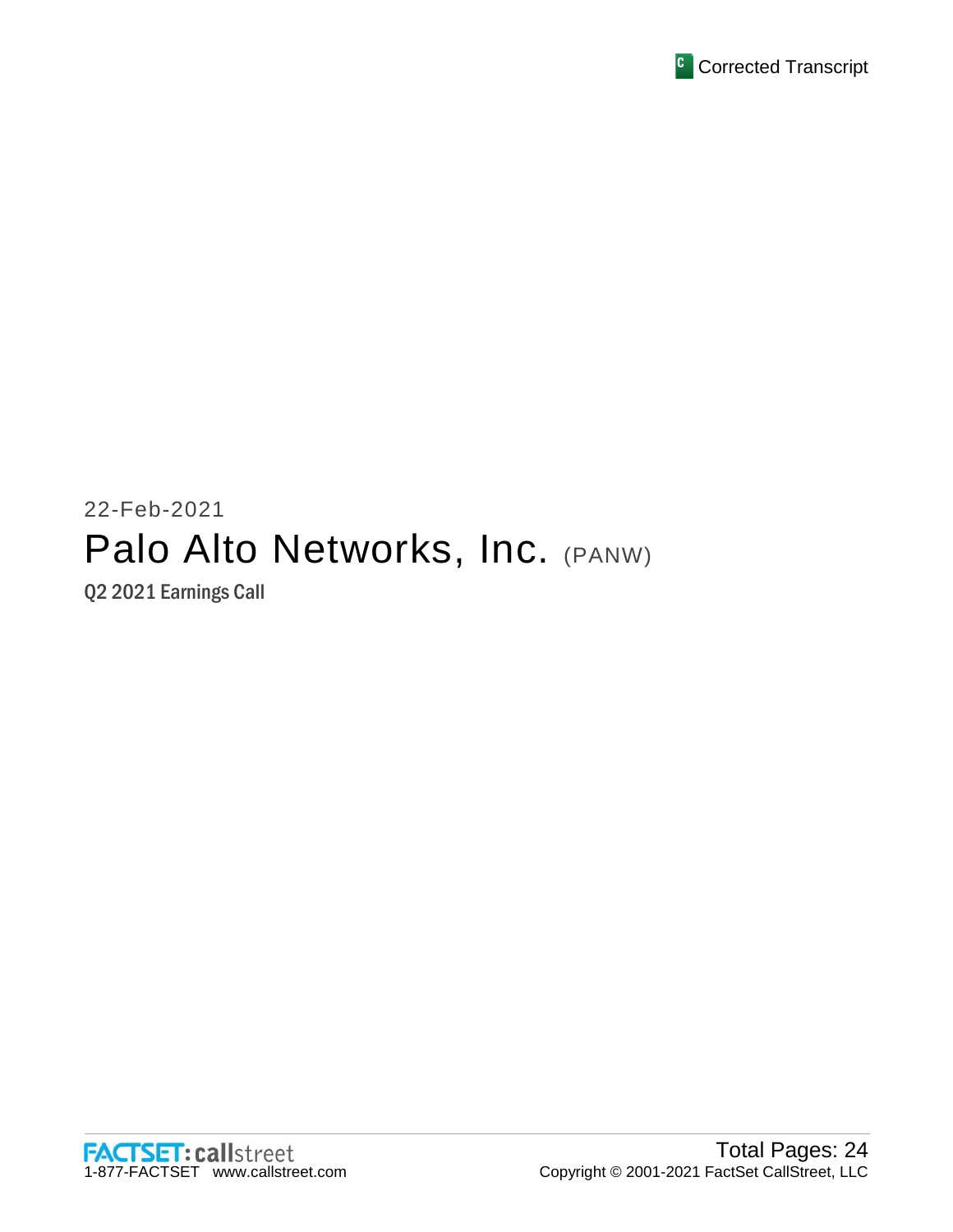# **CORPORATE PARTICIPANTS**

Karen Fung Senior Director-Investor Relations, Palo Alto Networks, Inc.

Nikesh Arora Chairman & Chief Executive Officer, Palo Alto Networks, Inc. Luis Visoso Chief Financial Officer, Palo Alto Networks, Inc.

Lee Klarich Chief Product Officer, Palo Alto Networks, Inc.

# **OTHER PARTICIPANTS**

Keith Eric Weiss Analyst, Morgan Stanley & Co. LLC

Philip Winslow Analyst, Wells Fargo Securities LLC

Sterling Auty Analyst, JPMorgan Securities LLC

Saket Kalia Analyst, Barclays Capital, Inc.

Fatima Boolani Analyst, UBS Securities LLC

Brian Essex Analyst, Goldman Sachs & Co. LLC

Gray Powell Analyst, BTIG LLC Patrick Colville Analyst, Deutsche Bank

......................................................................................................................................................................................................................................................

Tal Liani Analyst, BofA Securities, Inc.

Brent Thill Analyst, Jefferies LLC

Michael Turits Analyst, KeyBanc Capital Markets

Jonathan Ho Analyst, William Blair & Co. LLC

Andrew James Nowinski Analyst, D.A. Davidson & Co.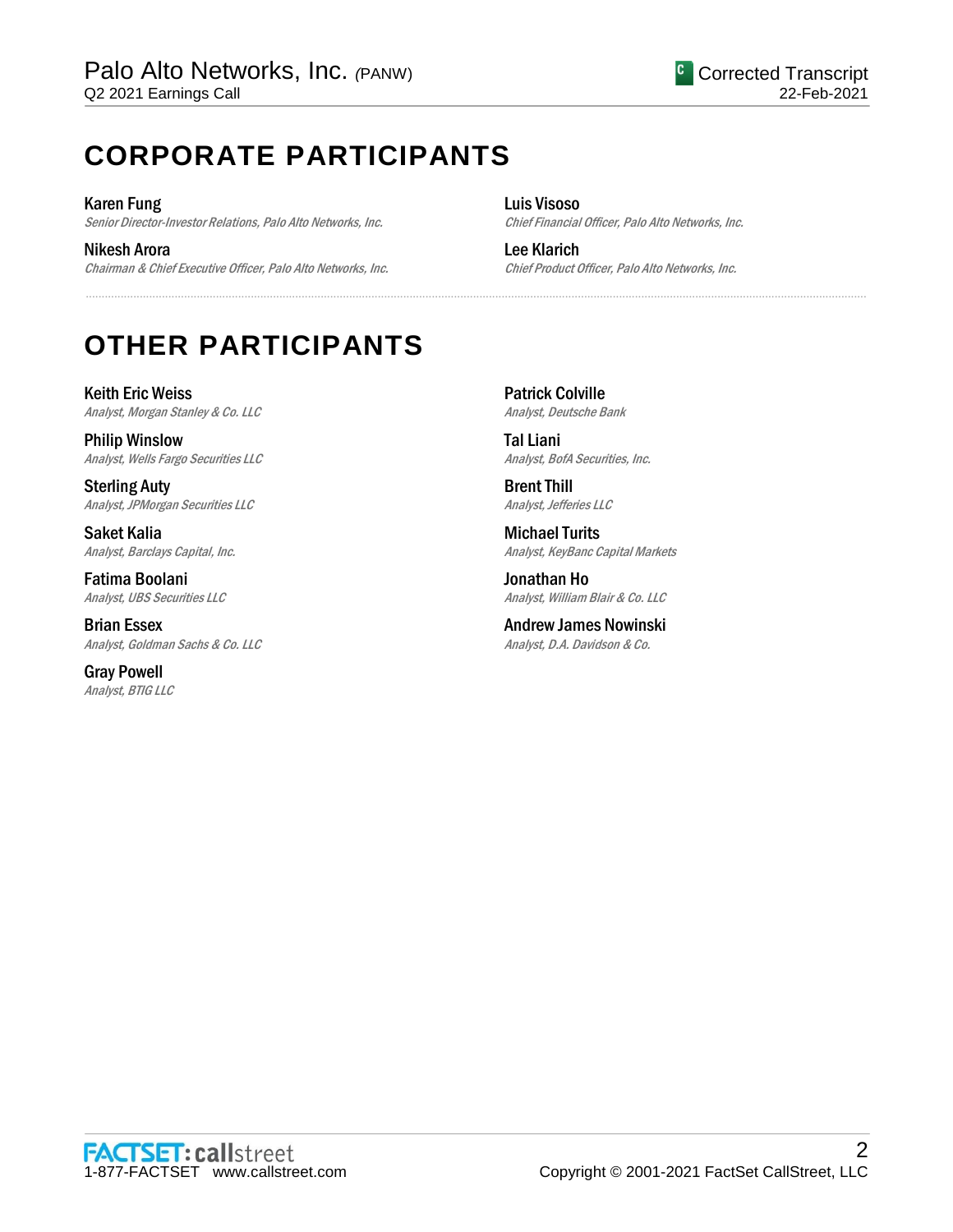# **MANAGEMENT DISCUSSION SECTION**

[Video Presentation] (00:00:17-00:01:32)

# Karen Fung

Senior Director-Investor Relations, Palo Alto Networks, Inc.

Good afternoon and thank you for joining us on today's conference call to discuss Palo Alto Networks' Fiscal Second Quarter 2021 Financial Results. I am Karen Fung, Senior Director of Investor Relations.

......................................................................................................................................................................................................................................................

This call is being broadcast live over the web and can be accessed on the Investors section of our website at investors.paloaltonetworks.com. With me on today's call are Nikesh Arora, our Chairman and Chief Executive Officer; Luis Visoso, our Chief Financial Officer; and Lee Klarich, our Chief Product Officer.

This afternoon, we issued our press release announcing our results for the fiscal second quarter ended January 31, 2021. If you would like a copy of the release, you can access it online on our website.

We would like to remind you that during the course of this conference call, management will be making forwardlooking statements, including statements regarding the impact of COVID-19 and the SolarStorm attack on our business, our customers, the enterprise and cybersecurity industry, and global economic conditions; our expectations related to financial guidance, operating metrics, and modeling points for the fiscal third quarter, fiscal year 2021, and 2022; our intent to acquire Bridgecrew; our intent to be carbon-neutral by 2030; our expectations regarding our business strategies, speedboats, and equity structure for the ClaiSec business, and a vehicle for employees to invest in such equity; our competitive position and the demand and market opportunity for our products and subscriptions, benefits and timing of new products, features, and subscription offerings, as well as other financial and operating trends.

These forward-looking statements involve a number of risks and uncertainties, some of which are beyond our control, which could cause actual results to differ materially from those anticipated by these statements. These forward-looking statements apply as of today. You should not rely on them as representing our views in the future, and we undertake no obligation to update these statements after this call.

For a more detailed description of factors that could cause actual results to differ, please refer to our quarterly report on Form 10-Q filed with the SEC on November 19, 2020, and our earnings release posted a few minutes ago on our website and filed with the SEC on Form 8-K.

Also please note that certain financial measures we use on this call are expressed on a non-GAAP basis and have been adjusted to exclude certain charges. For historical periods, we have provided reconciliations of these non-GAAP financial measures to GAAP financial measures in the supplemental financial information that can be found in the Investors section of our website located at investors.paloaltonetworks.com.

And finally, once we have completed our formal remarks, we will be posting them to our Investor Relations website under the Quarterly Results section. We'd also like to inform you that we will be virtually participating in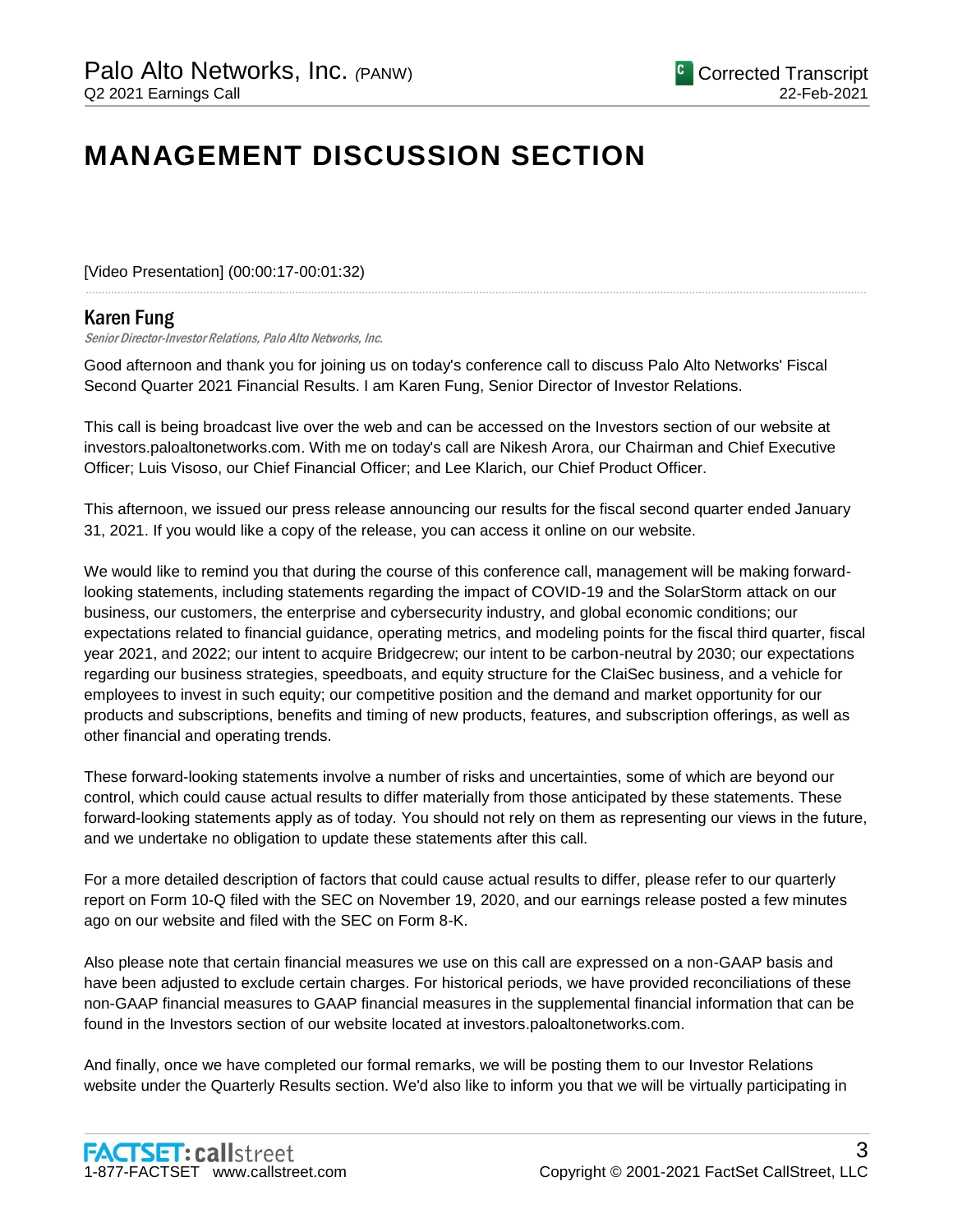the Morgan Stanley 2021 TMT Conference on March 2. Please also see the Investors section of our website for additional information about conferences we may be participating in.

......................................................................................................................................................................................................................................................

And with that, I will turn the call over to Nikesh.

# Nikesh Arora

Chairman & Chief Executive Officer, Palo Alto Networks, Inc.

Thank you, Karen. Hello, everyone. I know Walter Pritchard, you're listening in. Enjoy your last earnings call from the other side. Next quarter, Walter will join us at this end as our new Senior Vice President of Investor Relations and M&A Finance.

Well, moving on to the quarter, let me start with SolarStorm, which many of you are describing as one of the most serious and sophisticated cyber-attacks in history. The SolarStorm attack highlighted that enterprises need a comprehensive, up-to-date map of their full IT infrastructure environments, including understanding their own networks as well as external attack surfaces and supply chains.

In order for security teams to have an edge over the adverse adversaries, they need to embrace next-generation technologies that leverage AI, machine learning, and automation. To help our customers, we set up a Rapid Response Program. And when I say rapid, it was rapid. Our acquisitions of Expanse and Crypsis almost felt prescient. The teams swung into action. We updated XDR for all the new threat vectors. We offered free assessments from our Crypsis team. We also evaluated the attack surfaces from the outside in for Expanse and discovered that there were dozens of affected customers, including major government agencies and large companies, many of which were actively communicating with SolarStorm malware command and control infrastructure.

So far, we've received over 1,000 assessment requests and have completed over 500. We believe that the SolarStorm attack raises the mid and long-term criticality of the cybersecurity industry as a whole. This will result in more awareness and focus on cybersecurity, which in all candor, is the need of the hour given the complete reliance in technology in these times. We expect that this attack will be a wake-up call to all enterprises to modernize cybersecurity and will serve as a net incremental tailwind, not just for us but also for the industry.

Before I turn to our fiscal Q2 2021 results, I have an admission to make. Perhaps I was too cautious at the outset of the pandemic. The current sustained performance, resilience of our teams and execution has been turning more optimistic. We had a great second quarter with strong business momentum, as the organization executed across all platforms and strategies.

As a result, we beat Q2 guidance and consensus. Here are some highlights. We delivered billings of \$1.2 billion, up 22% year-over-year, with strong growth across the board. Let me give you some additional context. Due to COVID, we have provided billing plans to a select number of impacted customers. When adjusting for these billing plans, our billings momentum would have been several percentage points stronger in Q2 than the reported 22% year-over-year growth. This trend has been in place and has been growing over the last few quarters. Consequently, our revenue growth is higher than billings growth and accelerated to 25%, reaching \$1 billion for the first time ever, yes, our first \$1 billion revenue quarter, with accelerating revenue growth. The strength has been across the board. And as we continue down the path of more and more of a subscription-based model, the revenue predictability will continue to rise.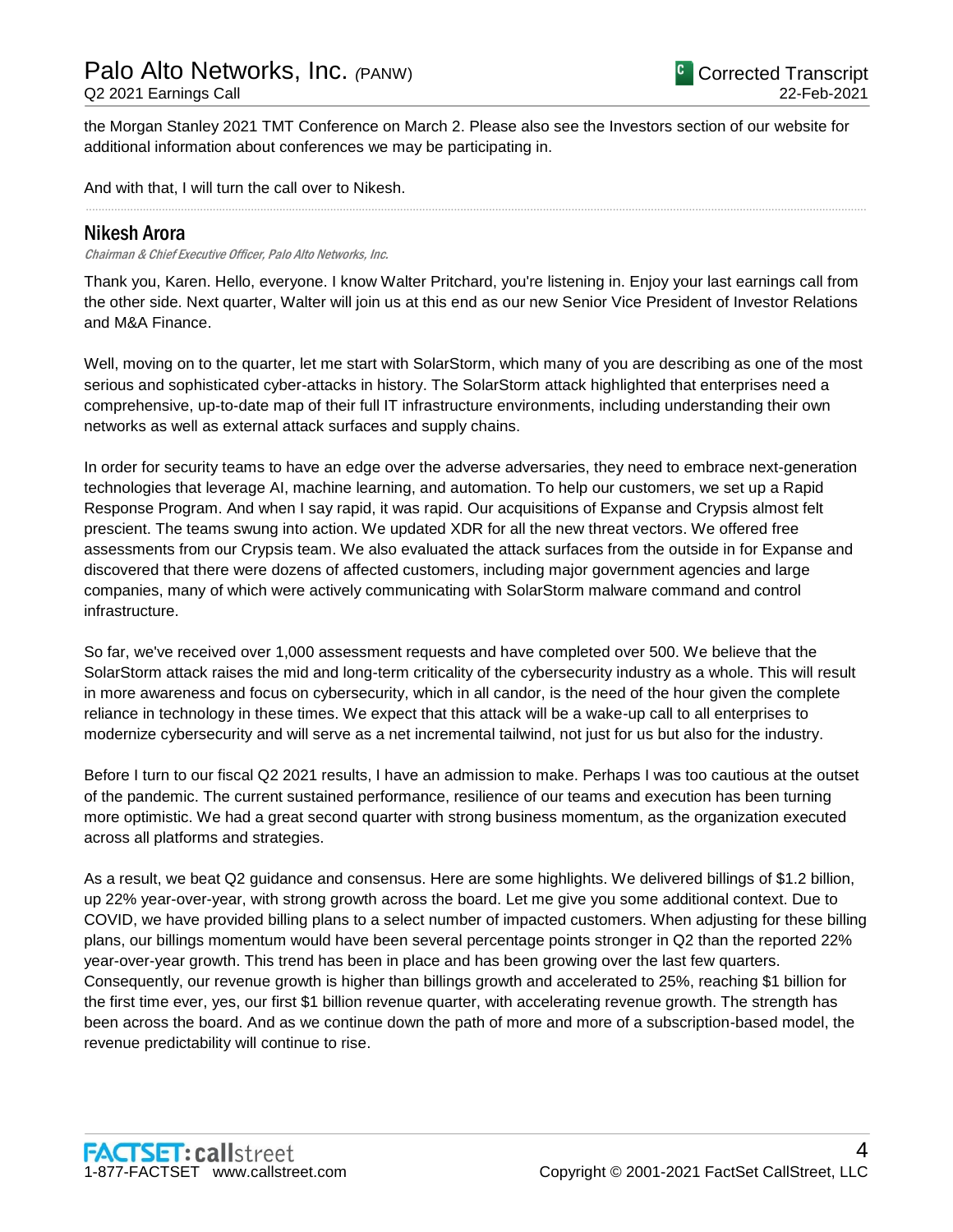# Palo Alto Networks, Inc. *(*PANW)

Q2 2021 Earnings Call

Non-GAAP EPS was \$1.55, up \$0.36 from last year. The EPS expansion was driven by revenue growth and operating expense leverage. While there continues to be beneficial impacts due to lower travel due to COVID, we do continue to hire resources to support our product expansion, which we expect to continue.

Free cash flow margin for the quarter was 32.7%. In the first half of fiscal year 2021, we generated \$838 million in free cash at a margin of 42.7%. We still expect free cash flow to normalize for the year around our full-year guidance due to some seasonality you see in the second half.

Last quarter, we started the dialogue around Network Security and Cloud & AI, and shared the P&L for both businesses. We received great feedback on the additional transparency, and we want to continue to drive more transparency to unlock shareholder value.

Let's first take a deep dive into the Network Security business, which we are calling NetSec. Our NetSec business is undergoing a transformation towards software and SaaS, making it more predictable and sustainable. Starting with our hardware firewall business and associated services, rather than building solutions only as hardware, we have chosen to offer security services and software subscriptions. Over the last two years, we have doubled our security subscriptions from four to eight, with the introduction of DNS, SD-WAN, IoT, and DLP. We're seeing great progress with DNS, which has acquired nearly 5,000 customers since launch.

These new subscriptions, along with the introduction of a higher tier support, Platinum Support, has allowed us to increase our next-generation firewall support and security subscription revenue as a percentage of nextgeneration firewall hardware revenue over the last few years. As you can see, we have sustained a 15% CAGR in hardware, subs and support. And our hardware contribution has gone from 39% to 29% in that time. To continue to drive software growth, we have made these subscriptions available across all form factors, Firewall FLEX and Prisma Access 2.0. We just recently completed the process of making it available on our product Prisma Access 2.0, which is our firewall in the cloud.

Turning to our software firewalls, we continue to see a transformation to software form factors. With the introduction of advanced features, cloud-native integrations, and the development of the industry's first containerized next-generation firewall, we continue to see product/market fit. As a result, VM and CN-Series grew over 60% in the first half of FY 2021. We recently launched Firewall FLEX, another industry-first, a unique approach on how we offer virtual firewalls and CN Series to increase customer flexibility and enable a consumption model to drive additional growth. This new flexible consumption model features credit-based licensing that lets you consume VM and CN-Series firewalls, choose the number of CPUs needed, and add any or all of our eight security subscriptions, which is previously limited to five. We believe that by providing greater flexibility to our customers, we will continue to drive growth and achieve greater subscription attach rates.

To highlight how our software firewalls are transforming how customers approach security, we closed a deal with a leading telecommunications company to secure their 5G network. The transition to 5G is driving a number of very important architectural changes, including a highly distributed design, containers as a foundation, and security for enterprise customers as a critical business driver. We were first to deliver enterprise and service provider clouds 5G and container security. In doing so, we empower our customers to provide a secure 5G service to their customers and provide managed security offerings to their enterprise end customers.

Now let's talk about Prisma Access. When COVID dramatically changed how work gets done at companies across industries around the world, the needs for securing remote workforce have also changed. No longer is it sufficient to have partial access to applications, or what is sometimes called good-enough security. Overnight,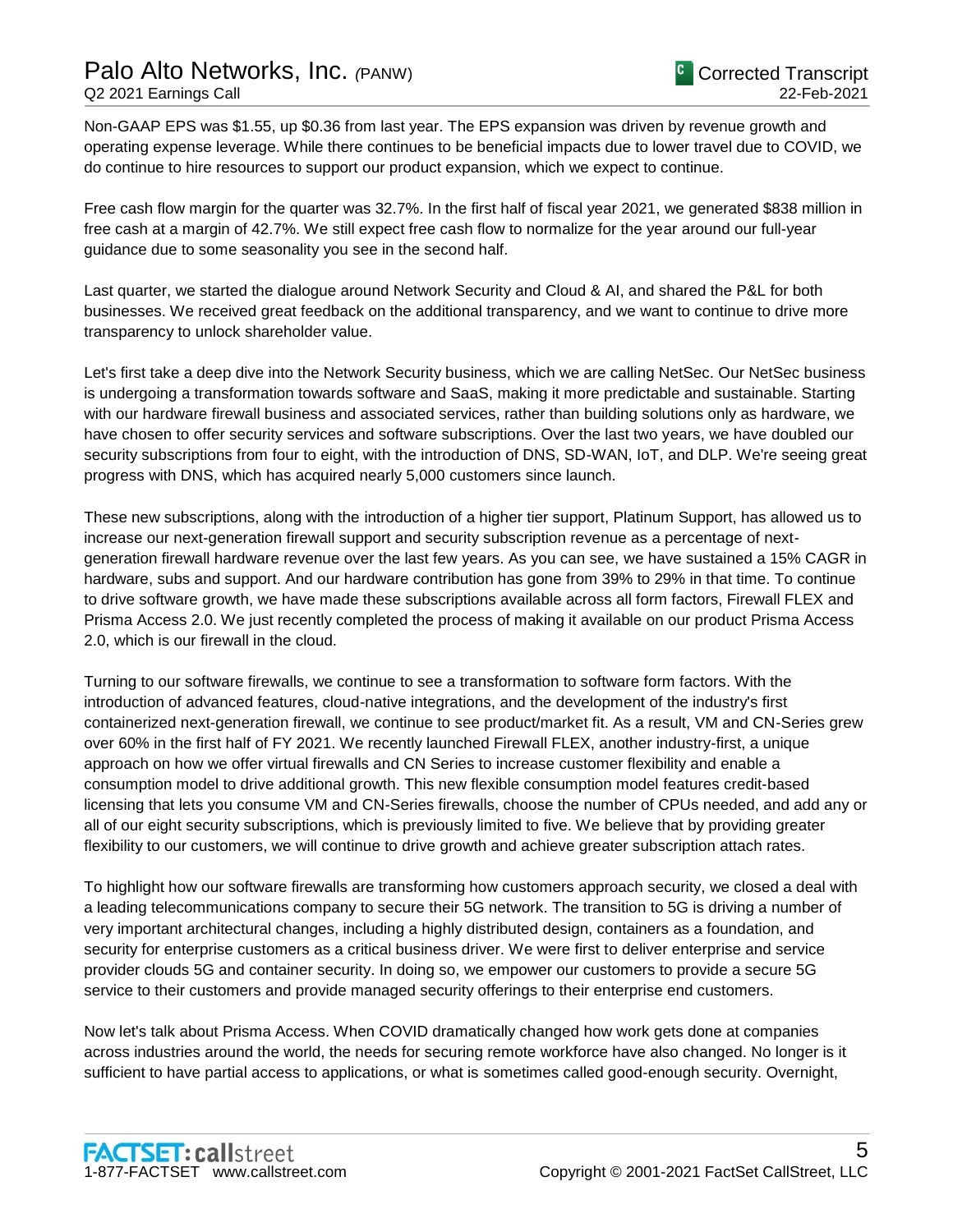connectivity to every application was needed, security became business-critical, and user experience determined the difference between maintaining productivity or falling behind.

Even before COVID accelerated this change, we were already working on turning Prisma Access into an industryleading solution for enabling a secure remote workforce. What initially started as a GlobalProtect cloud service started to transform in 2019 with the launch of Prisma Access. In the last year and a half, we've built out industryleading capabilities. In that timeframe, Prisma Access has gone from less than 150 customers to now nearly 1,000 customers and 30% of the Fortune 100.

Last week, we announced Prisma Access 2.0, the biggest update since introducing this service. Prisma Access is a full security platform in the cloud, with machine learning-based security, preventing unknown threats in line at light speed, a full firewall delivered as a service, and includes features like Zero Trust Network Access, Secure Web Gateway, CASB, DLP, and IoT security.

Prisma Access secures both web and non-web apps. As an example, conventional web security approach to cloud-delivered security misses 53% of all remote workforce threats that ride over non-web apps. Those threats cannot be ignored. And unlike alternative solutions in the market, we prevent them with Prisma Access. We have completely reimagined the way customers manage Prisma Access with an entirely new cloud-based UI that delivers better security outcomes through built-in security assessments. A new Digital Experience Management add-on provides native end-to-end visibility and insights to SASE and the ability to self-heal when digital experiences problems occur.

Prisma Access is built on a low latency and highly scalable infrastructure with Google Cloud as a backbone. Lastly, Prisma Access, along with the Prisma SD-WAN, our rebranded product from CloudGenix, delivers a complete SASE offering. With the recent addition of CloudBlades, we now have a SASE platform which allows for an API platform for seamless third-party service integration. Prisma Access securely enables access to all applications, delivers best-in-class security to meet enterprise security needs without compromise, and enables user experience that maintains or even improves worker productivity.

In Q2, we closed an eight-figure deal with a leading technology company with over 100,000 employees, with businesses in over 100 countries. As part of their digital transformation, the company was launching a new remote work initiative. In order to realize their vision, they needed a secure and optimized network that will support a flexible remote work environment. Palo Alto Networks was ultimately chosen ahead of several of our security peers, as the customer saw us as the only vendor that was offering a true SASE solution. Ultimately, Prisma Access was a key product given their goal to rapidly enable remote work, but the customer also purchased next-generation firewalls. VM-Series firewalls enhanced their SOAR capabilities through Cortex XDR and XSOAR. This was definitely a cross-platform deal to be proud of, and we look forward to a great partnership with the customer going forward.

Lastly, several of you have asked in the past about a software transition the associated economics. While the first phase of VM and Prisma Access purchases have mostly been incremental use cases, we've put together a few key examples on what we see in the market when a customer does choose to replace a hardware-based security solution with software or SaaS.

For use cases where VMs replace hardware firewalls, like this example of a local retail store running software firewalls and third-party hardware, along with other software applications, the estimate that the five-year revenue of this VM-Series deal is roughly equal with that of deals deploying a separate physical next-generation firewall.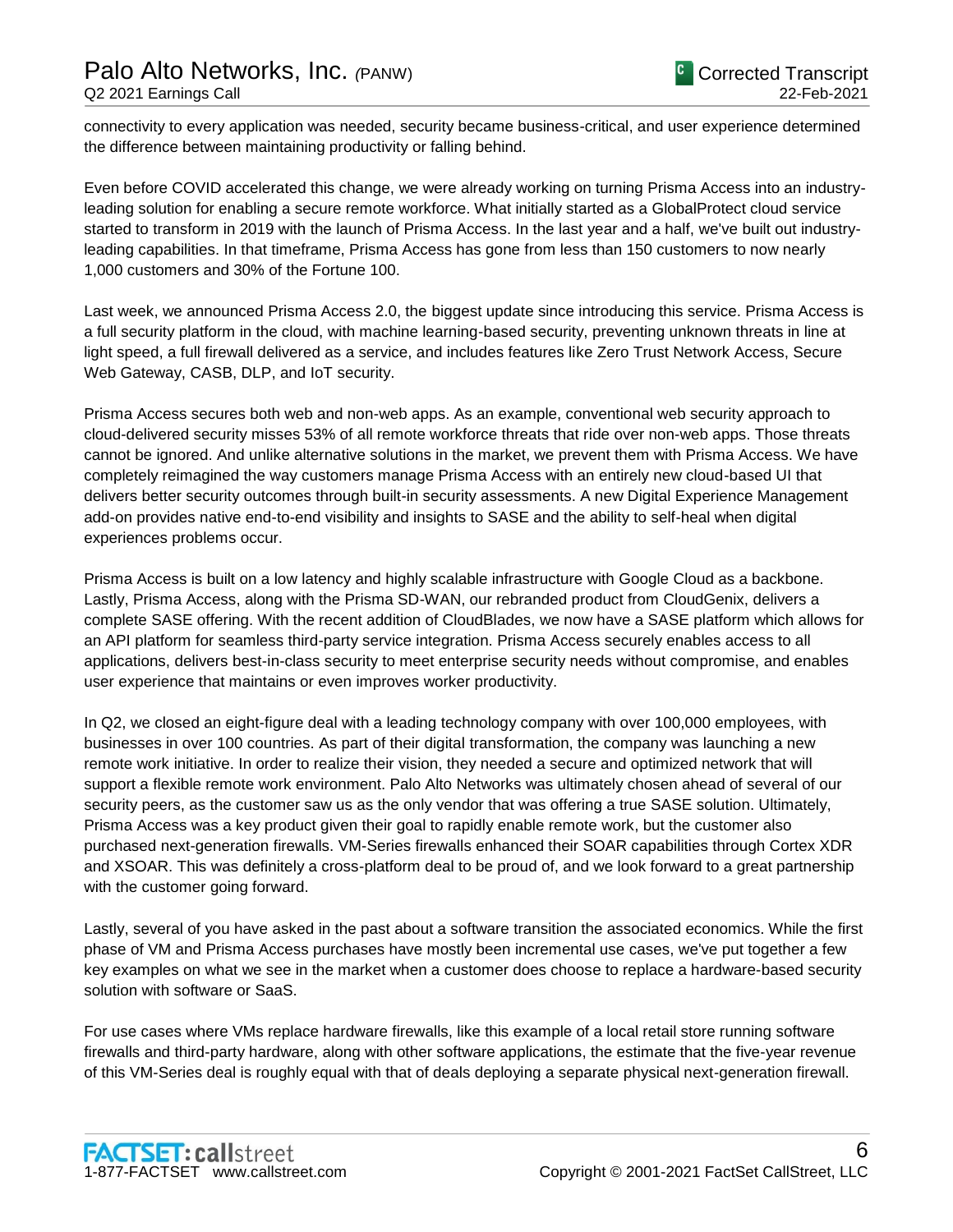For use cases where Prisma Access replaces hardware firewalls, we took a typical branch office use case and estimated that the five-year revenue of a Prisma Access deal is two times larger than a next-generation firewall deal. From a customer perspective, we estimate that the customer's total cost of ownership is generally reduced, as they move to virtual and cloud-delivered form factors. As you know, Prisma Access is only a year old, so our gross margins aren't as favorable as hardware, but we expect them to improve over time.

Now moving over and looking at our Cloud & AI business. We started this call by discussing SolarStorm, but didn't talk about our own experience with an attempted SolarStorm attack. Back in December, we shared with the broader security community that Cortex XDR instantly blocked a SolarStorm attempt on Palo Alto Networks, thanks to its behavioral threat protection capability. We continue to be bullish around the rapid pace of innovation that is going into our Cortex XDR product. In fact, Cortex XDR was recently recognized by AV-Comparatives as a strategic leader in their latest Endpoint Prevention and Response Evaluation, while still delivering lower total cost of ownership than several endpoint security peers.

Importantly last month, Cortex XDR and Data Lake achieved FedRAMP Moderate Authorization, which should make it a key piece of technology in the federal space. As further validation of our vision, we see more and more players in the endpoint security space rushing to jump on the XDR wave that we have established two years ago.

Overall, we continue to see the Cortex portfolio developing into the industry's first proactive security platform, and we see penetration into the largest companies continue to grow. 35% of Global 2000 and 66% of the Fortune 100 are now Cortex customers, indicating that automation and advanced threat detection are top of mind for these customers.

In Q2, we closed a deal with a retailer. The company chose Cortex XDR to increase visibility, control and protection of the endpoints by adopting a more complete solution with XDR rather than using EDR. With Cortex XDR support for mobile, the customer is also able to easily extend Cortex XDR to additional devices leveraged on-site of their stores, signify the endpoint security policy across the entire enterprise. We then expanded the conversation to address their SOC's operational challenges by demonstrating how Cortex XSOAR's out-of-thebox preprocessing rules and alert deduping could reduce the alert volumes dramatically. With the combination of enhanced visibility, protection and control for their entire endpoint estate, coupled with automating and orchestrating alert volumes, the Cortex platform will have an immediate impact on this new customer.

Switching to Prisma Cloud. Prisma Cloud is building the most comprehensive and best-of-breed cloud-native security platform, and we continue to see strong customer interest. Prisma Cloud has now acquired over 2,000 customers with 74% of the Fortune 100 and secures 2.5 billion cloud workloads. We also continue to see an increase in Prisma Cloud customers who are using both Cloud Security Posture Management and Cloud Workload Protection for containers and services applications now at 50%.

Additionally, last month, Prisma Cloud also achieved FedRAMP Moderate Authorization along with Cortex XDR and Data Lake, as we said. This allows US government customers to leverage our visibility, compliance and governance capabilities for securing multi-cloud and GovCloud deployments.

The last deal I'd like to highlight is the largest Prisma Cloud deal that we've ever closed, an eight-figure deal with a leading SaaS company. Like many in the industry, they're moving from a private cloud environment to the public cloud. As part of this shift, they're moving to a containerized application architecture. The customer had unique scalability, availability, and vulnerability requirements for securing their containers across AWS, GCP and Azure clouds.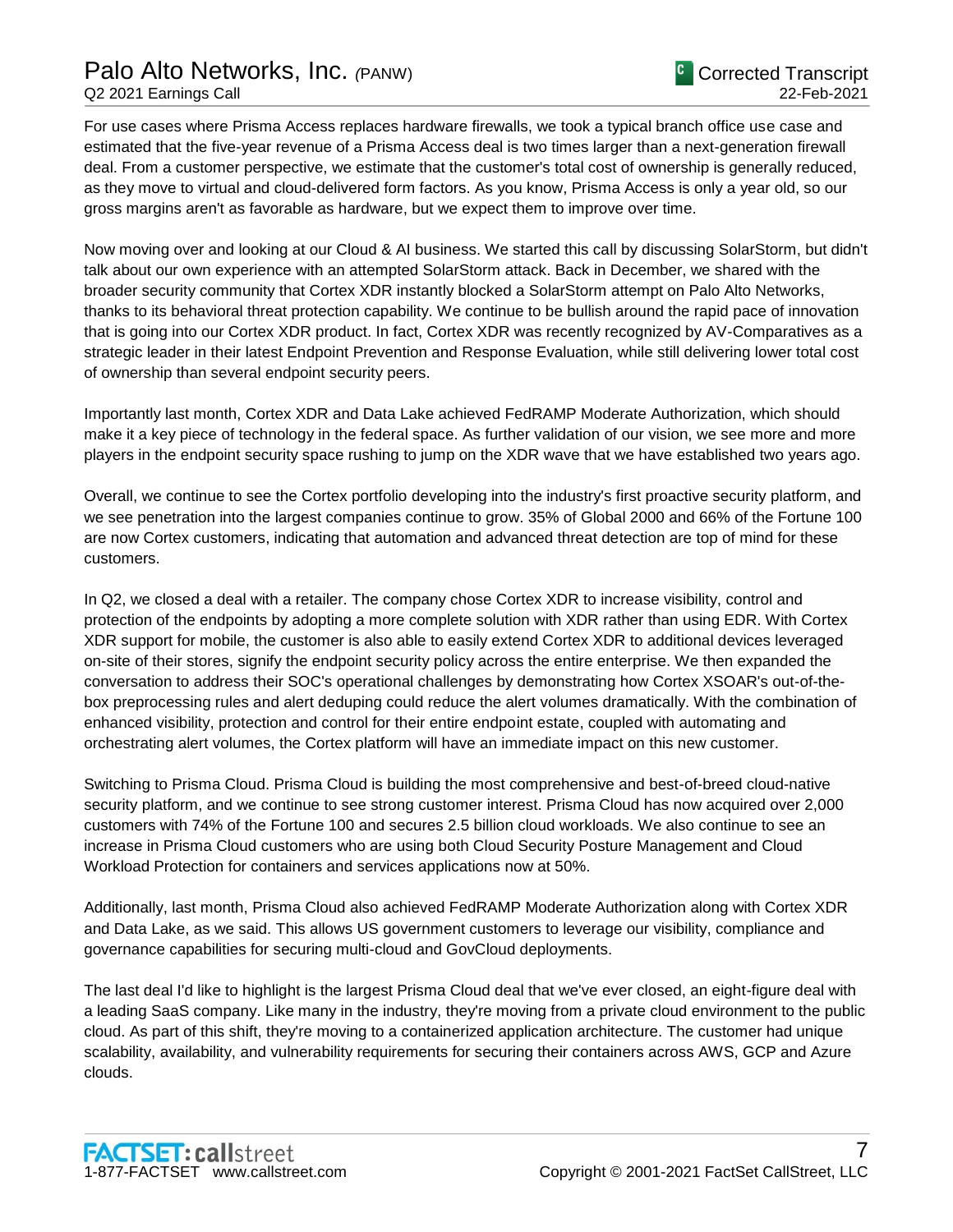The maturity, the superior vulnerability detection of the container security capabilities, and the scalability of runtime protection of Prisma Cloud helped convince the customer to choose Prisma Cloud as their container security platform of choice. Last week, we announced our intent to acquire Bridgecrew, an early pioneer of security for the development community.

The next big challenge we're taking on in cloud security is what is known as shift left security. Developers are playing an increasingly important role in cloud security, both in terms of what products are used and how they're operationalized.

Today, a single error in development can be replicated hundreds of times over, resulting in thousands of security alerts to be fixed. This drags down productivity and increases the likelihood of security issues in production applications. Shift left integrates security into the DevOps process to catch these issues upfront where they're easy and quick to fix. It's a win for developers and a win for security. Bridgecrew recognized the need for shift left security, and pioneered an approach to infrastructure as code designed for developers.

To engage the developer community, they released an open-source product called Checkov that was downloaded over 1 million times last year and have paid for product gaining early traction. When we bring Network Security and cloud AI together, we see tremendous synergies to power the platform of the Palo Alto Networks. When looking at our Global 2000 customers, we see that these customers are increasingly adopting Strata, Prisma and Cortex. 68% of our Global 2000 customers have purchased more than one platform, up from 62% a year ago and 56% two years ago.

Given the momentum that we're seeing, we're raising guidance for the full fiscal year. For fiscal 2021 and at the midpoint of guide, we expect total revenue growth of 22%, up 200 basis points from our prior guide. Total billings rose at 20%, up 100 basis points from our prior guide, slightly lower than our revenue raise due to the impact of billings plans as we discussed earlier.

We continue to expect next-generation security ARR at \$1.15 billion, up 77% year-over-year. Product revenue flat year-over-year, unchanged from our prior guidance. Lastly, non-GAAP operating margin of 50 basis points. Adjusted free cash flow of 29%, unchanged from our prior guidance, as we continue to invest to capture the opportunities in the market.

Now, let's review our fiscal year projections for NetSec and ClaiSec. Overall, we are confirming our ClaiSec projections, while raising NetSec billing for 100 basis points and revenue by 200 basis points given the strong performance of SASE and VM-Series. Moving on to adjusted free cash flows, we expect Network Security will deliver a free cash flow margin of 41% in FY 2021, up from 38% in FY 2020. We expect Cloud and AI free cash flow margin of negative 43% in FY 2021, an improvement from negative 59% in 2020. As mentioned last quarter, for the next few years, we expect Cloud and AI to achieve gross, operating and free cash flow margins in line with industry benchmarks as we gain scale and our customer base matures and becomes more efficient.

As you can see, we have been able to dig deeper and align our resources further with our business areas of ClaiSec and NetSec. And as I noted earlier, there are tremendous synergies in the power of the platform at Palo Alto Networks. At the same time, we've also been increasing our focus on our software transformation and hardware firewalls, while building a new cloud and AI business. To continue this transformation and strengthen our financial profile, we feel that we can create more focus by aligning the teams around NetSec and ClaiSec. So, we're officially going from three speedboats of aligning our efforts around these two business areas with six focused efforts as speedboats in our next fiscal year.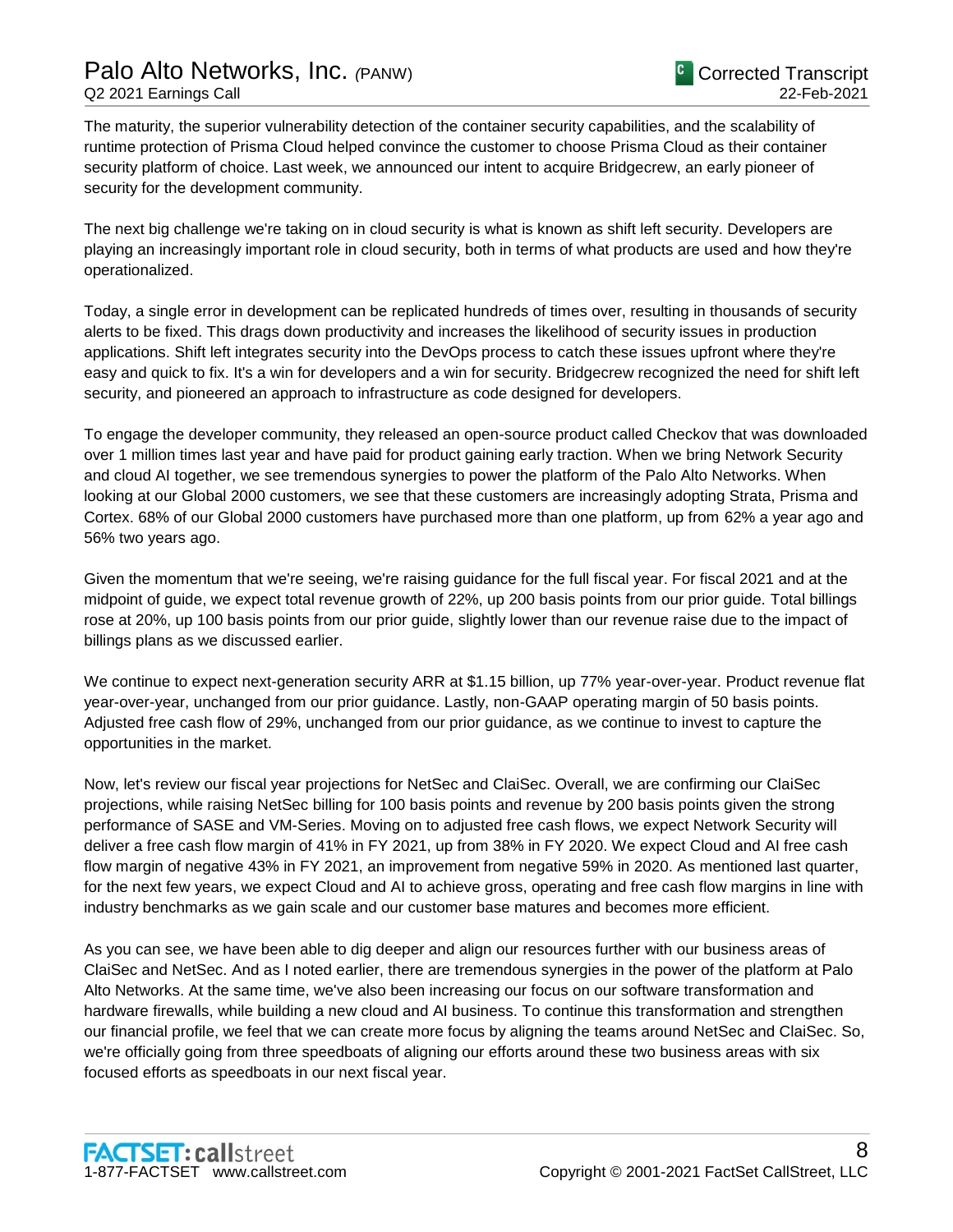NetSec. We're focused on driving this transformation from hardware to software, and delivering a best-of-breed hardware solution as required. As you saw, this transformation is actually financially neutral to net positive for us and always beneficial to our customers. The speedboats here will be firewalls, including virtual firewalls, SASE, and our growing security subscriptions.

ClaiSec, the business area where we drive cloud security, and our Cortex efforts have proven that with focus and an opportunistic, organic and inorganic strategy, we can create an industry-leading set of solutions for cloud security and solutions like XSOAR and XDR driven by AI and ML. Here, we need continued investment for us to drive customer scale and for us to continue to invest in both continued product development and customer adoption.

We'll do so by continuing our focus on Cortex, Prisma Cloud and Palo Alto Networks' Incident Response Services, a newly formed team combining Crypsis' Unit 42, which Wendi Whitmore has joined to help lead. We're also excited to announce that with the board's consent, we are finalizing the filing needed for an equity structure for the ClaiSec business. Our goal is to make sure the value of the ClaiSec business is more transparent.

In addition, the board approved the development of a vehicle for employees to invest in such ClaiSec equity, strengthening the alignment of shareholders and the interest of employees regarding the success for our ClaiSec business. Lastly, I'm also proud to say that Palo Alto Networks recently made a commitment to address climate change, which Luis will go over in more detail around how we will be carbon neutral by 2030.

......................................................................................................................................................................................................................................................

With that, let me turn the call over to Luis.

# Luis Visoso

Chief Financial Officer, Palo Alto Networks, Inc.

Thank you, Nikesh. Climate change is an existential threat, and at Palo Alto Networks, we're all in to do our part to address this crisis. We have done some important work up to this point, including LEED certifications, recycling and community involvement. We plan to step up our efforts and contribute even more. I'm proud of our commitment to be carbon neutral by 2030. We have already activated renewable energy and high-quality carbon offset strategies. We will be reducing our emissions aligned to science-based targets, and we will work across our value chain to have lasting impact and advocate stewardship.

The Paris Agreement calls on all of us to limit global warming below 2 degrees Celsius by 2050. We plan to reach our commitments by 2030. We will keep you informed of progress along the way. We will continue to participate in the Carbon Disclosure Project, and start sharing plans and progress using protocols set by the Task Force on Climate-related Financial Disclosures.

During the World Economic Forum's Davos Agenda last month, we committed to increase transparency by reporting on the International Business Council's Stakeholders Capitalism Metrics over time. It will take creativity, collaboration and visionary thinking to protect our planet, and we're up for the challenge. We call on others to join us, consider aligning to the Paris Agreement, and make your commitment to do your part.

Now turning to our financials. As Nikesh indicated, we had a great second quarter, and we continue to deliver winning innovation and adding new customers at a fast pace. This strength gives us confidence to raise our guidance for the year.

I would like to start with our performance in Firewall as a Platform, or FwaaP, which had a great quarter as we continue to grow faster than the market. FwaaP billings grew 21% in Q2, as we continue to transition from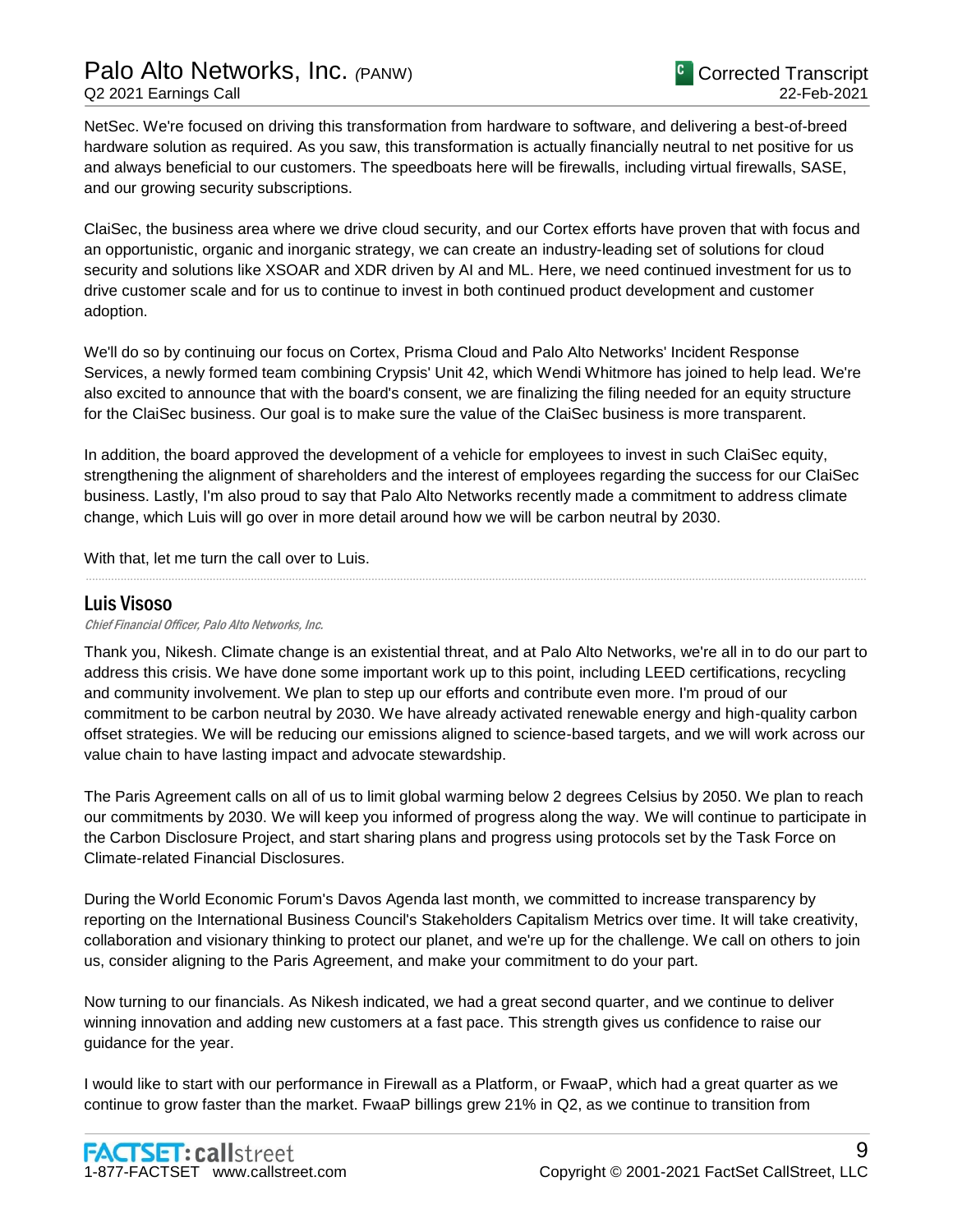hardware to software and SaaS form factors. As you can see, FwaaP billings declined 3% in Q2 2020. And over the last four quarters, we've been able to drive sustained execution and growth in this area to 21% in Q2 2021.

Next-Generation Security, or NGS, continues to expand and now represents a quarter of our total billings at \$309 million, growing 59% year-over-year. In Q2, we added over \$120 million in new NGS ARR, reaching \$840 million. Let me remind you, at our last Analyst Day in September of 2019, NGS was a gleam in our eye, and we called for \$1.75 billion in billings by 2022. We're on track to beat those numbers.

In Q2, total revenue grew 25% to \$1.0 billion. Looking at growth by geography, the Americas grew 27%, EMEA grew 24%, and APAC grew 14%. Q2 product revenue of \$255 million increased 3% compared to the prior year. Q2 subscription revenue of \$462 million increased 35%. Support revenue of \$300 million increased 32%. In total, subscription and support revenue of \$762 million increased 34% and accounted for 75% of total revenue. Excluding revenue from Crypsis and Expanse, subscription and support revenue increased 31%.

Turning to billings. Q2 total billings of \$1.2 billion, net of acquired deferred revenue, increased 22%. Strength was broad-based as we continue to see strong execution across the company. The dollar-weighted contract duration for new subscriptions and support billings in the quarter were slightly down year-over-year, but remained at approximately three years. For the first half of fiscal 2021, billings of \$2.3 billion increased 21% year-over-year. Product billings were \$495 million, up 3% and accounted for 22% of total billings. Subscription billings were \$1.2 billion, up 23%. Support billings were \$733 million, up 34%.

Total deferred revenue at the end of Q2 was \$4.2 billion, an increase of 30% year-over-year. Remaining performance obligation or RPO was \$4.6 billion, an increase of 41% year-over-year.

In addition to adding approximately 2,400 new customers in the quarter, we continue to increase our wallet share of existing customers. Our top 25 customers, all of whom made a purchase this quarter, spent a minimum of \$59 million in lifetime value through the end of fiscal Q2 2021, a 27% increase over the \$46 million in the comparable prior year period.

Q2 gross margin was 75.3%, which was down 110 basis points compared to last year, mainly driven by a higher mix of our NGS products which are less mature. Q2 operating margin was 19.8%, an increase of 190 basis points year-over-year. The operating margin expansion is driven by operating expense leverage behind operational efficiencies, lower travel and event expenses due to COVID, which more than offset the incremental investment in headcounts. We ended the second quarter with 9,038 employees, including 176 from Expanse at the close of the acquisition.

On a GAAP basis, for the second quarter, net loss increased to \$142 million, or \$1.48 per basic and diluted share. Non-GAAP net income for the second quarter increased 28% to \$154 million, or \$1.55 per diluted share. Our non-GAAP effective tax rate for Q2 was 22%.

Turning to cash flow and balance sheet items. We finished January with cash, cash equivalents and investments of \$4 billion. On December 4, 2020, our board of directors authorized an increase to our share repurchase program and extended the expiration date to December 31, 2021. As of January 31, 2021, \$1 billion remained available for repurchases. Q2 cash flow from operations of \$365 million increased by 19% year-over-year. Free cash flow was \$332 million, up 29% at a margin of 32.7%. DSO was 60 days, an increase of three days from prior year period.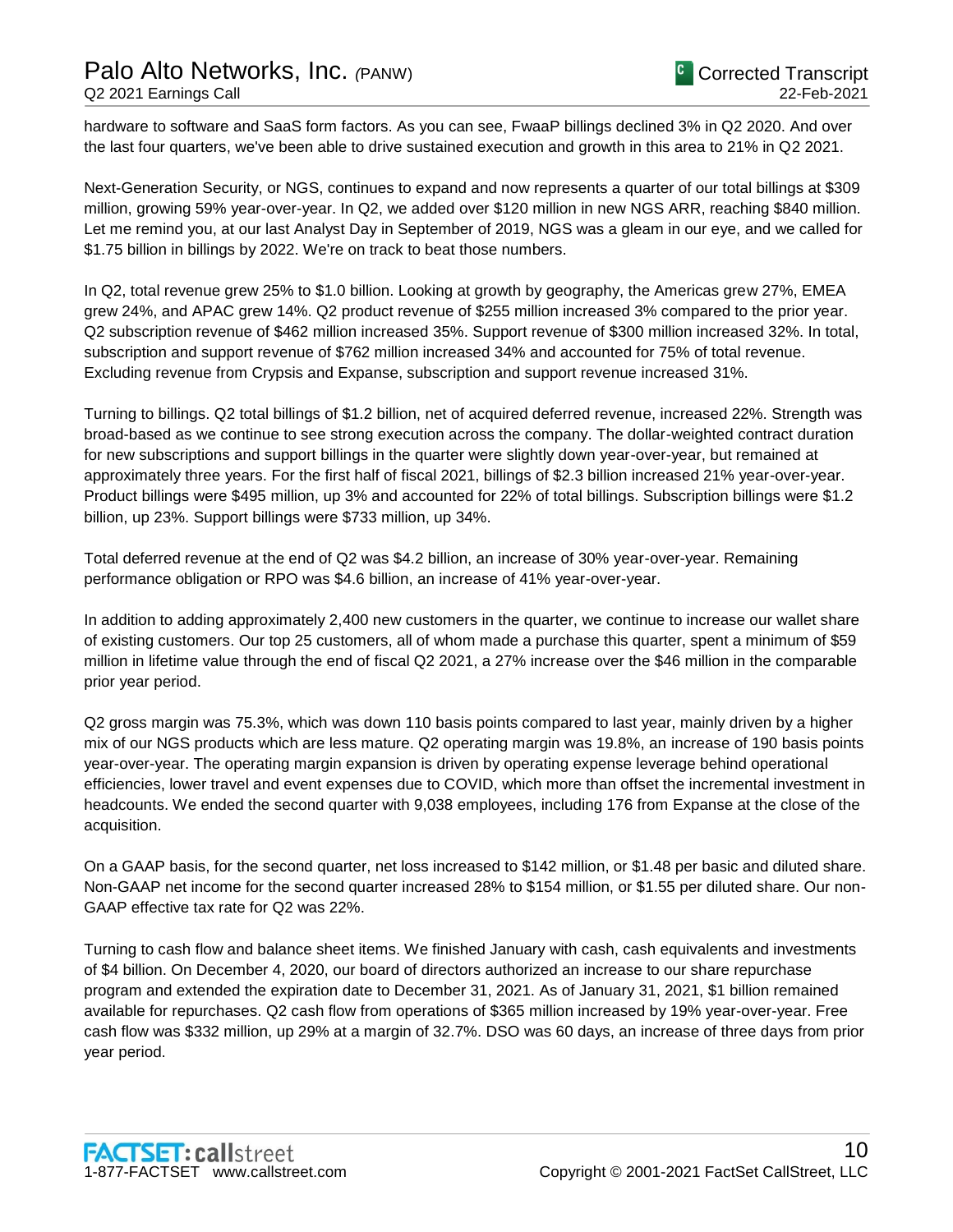Turning now to guidance and modeling points. For the third quarter of 2021, we expect billings to be in the range of \$1.22 to \$1.24 billion, an increase of 20% to 22% year-over-year. We expect revenue to be in the range of \$1.05 to \$1.06 billion, an increase of 21% to 22% year-over-year. We expect non-GAAP EPS to be in the range of \$1.27 to \$1.29, which incorporates net expenses related to the proposed acquisition of Bridgecrew, using 100 million to 102 million shares.

Additionally, I'd like to provide some modeling points. We expect our Q3 non-GAAP effective tax rate to remain at 22%. CapEx in Q3 will be approximately \$30 million to \$35 million.

As Nikesh reviewed earlier, for the full fiscal year, we're again raising our guidance across most metrics. We expect billings to be in the range of \$5.13 billion to \$5.18 billion, an increase of 19% to 20% year-over-year. We expect Next-Generation Security ARR to be approximately \$1.15 billion, an increase of 77% year-over-year. We expect revenue to be in the range of \$4.15 billion to \$4.20 billion, an increase of 22% to 23% year-over-year. We expect product revenue to be flat year-over-year. We expect operating margins to improve by 50 basis points year-over-year. We expect non-GAAP EPS to be in the range of \$5.80 to \$5.90, which incorporates net expenses related to the proposed acquisition of Bridgecrew using 99 million to 101 million shares. Regarding free cash flow for the full year, we expect an adjusted free cash flow margin of approximately 29%.

......................................................................................................................................................................................................................................................

With that, I'd like to open the call for questions.

# **QUESTION AND ANSWER SECTION**

#### Karen Fung

Senior Director-Investor Relations, Palo Alto Networks, Inc.

In the interest of time, please limit Q&A to one question. Our first question comes from Keith Weiss of Morgan Stanley.

......................................................................................................................................................................................................................................................

**Keith Eric Weiss**<br>Analyst, Morgan Stanley & Co. LLC **Keith Eric Weiss**<br>Analyst, Morgan Stanley & Co. LLC  $\bigotimes$ 

Excellent. Thank you, guys, for taking the question. And very nice quarter. I just wanted to dig in a little bit into SolarStorm and if you could talk to us about any impacts that you saw in this quarter. And more expansively, how do you expect the impacts of that event to play out as we go through the year? Is there more on the comm? And what parts of the product portfolio do you think are going to get most impacted by that event?

......................................................................................................................................................................................................................................................

#### Nikesh Arora

Chairman & Chief Executive Officer, Palo Alto Networks, Inc.

Hey, Keith. Thanks. Look, as we said in the call, we launched a series of initiatives to make sure that our customers are protected vis-à-vis SolarStorm. That was a sustained attack, which was planned over a series of quarters, if not years. And what we realized that once you get in the supply chain and start being able to spawn to 18,000 customers, the impact is going to be far-reaching. What's happened is people were first reacting to that and starting to make sure, for an emergency basis, there's nothing in their infrastructure which is already infected and they have not effectively been compromised.

Now, with that slowly and steadily behind us, what's happening is we're noticing people doing cybersecurity assessment. Every board is out there saying, take a look at what we've got, make sure that there's no breaches, make sure that we won't be breached. First question was, are we breached? The answer was, no, we're fine.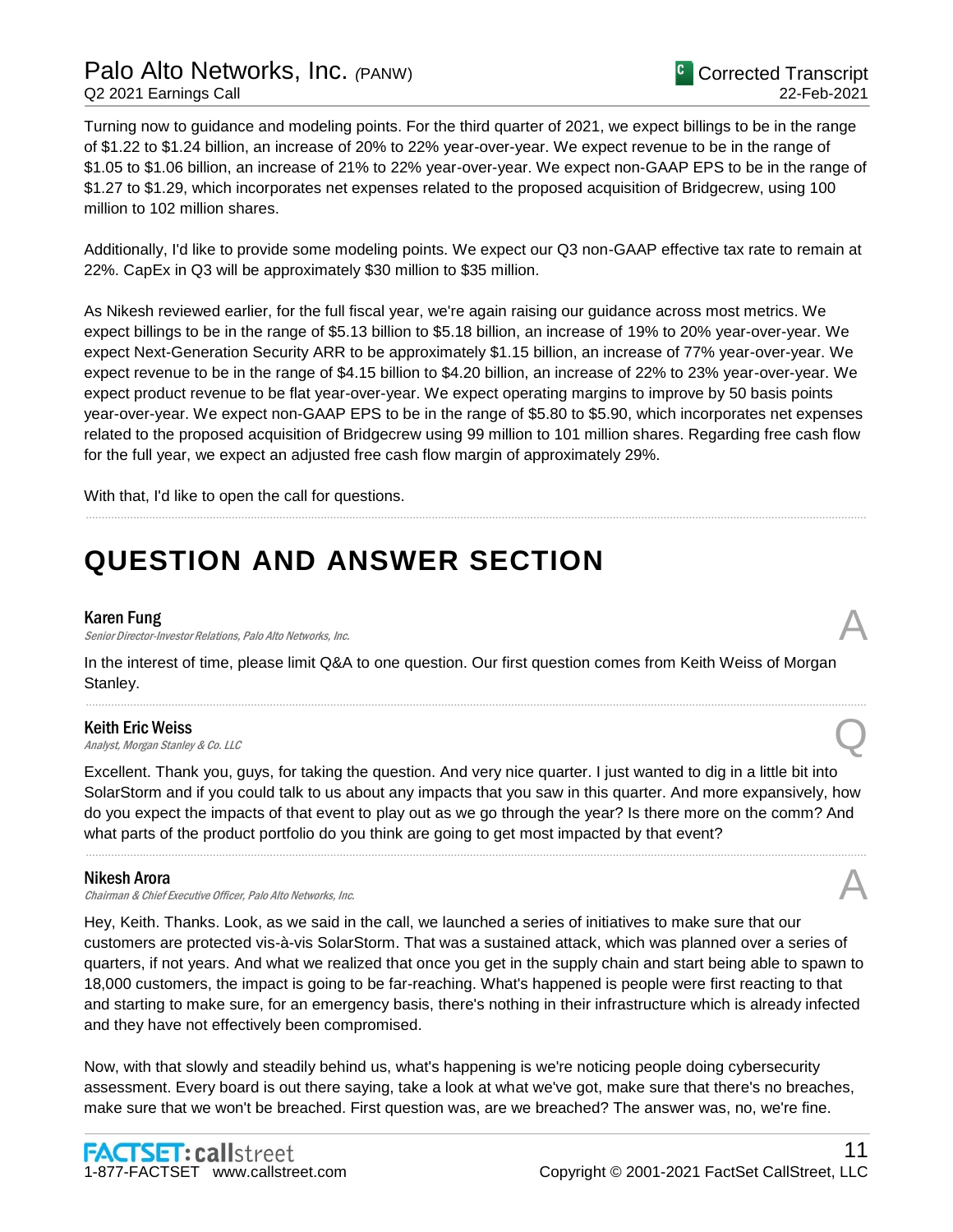# Palo Alto Networks, Inc. *(*PANW)

Suddenly, [indiscernible] (00:33:37) wait a minute. Could we have been breached if we had SolarStorm? The answer is yes. So, what we're noticing is they're noticing a rethinking of the cybersecurity architectures.

In that context, our Crypsis acquisition was very helpful because that's where we had the field force to be able to go out and address these situations which kind of sort of came to light. And I don't know if you know Wendi Whitmore, ran IBM X-Force until now, and she's going to come join us. She's had a stint at CrowdStrike and FireEye and Mandiant as well. So, she's going to come drive that effort even more aggressively for us.

We also saw that in our own case, XDR protected us, which again becomes an important distinction for us because it was a zero-day attack and we found it because of behavior anomalies that were happening on the endpoint, which is effectively a key feature of XDR. So, we're seeing a lot more conversations around that. And Expanse's ability to be able to look at what assets are exposed to the outside which, in this case, with SolarStorm servers, were also useful, when Expanse went out and looked and saw that there were hundreds of customers with open SolarStorm server sitting on their network. So, it's generally been useful for us in the XDR part, the XSOAR part, the Crypsis part; but more importantly, from a board focused on cybersecurity hygiene, it's been critical.

......................................................................................................................................................................................................................................................

......................................................................................................................................................................................................................................................

......................................................................................................................................................................................................................................................

......................................................................................................................................................................................................................................................

## Keith Eric Weiss

**Keith Eric Weiss**<br>Analyst, Morgan Stanley & Co. LLC  $\bigotimes$ 

Excellent. Thank you.

#### Nikesh Arora

Chairman & Chief Executive Officer, Palo Alto Networks, Inc.

**Excellent** 

# Karen Fung

Senior Director-Investor Relations, Palo Alto Networks, Inc.

Our next question comes from Philip Winslow of Wells Fargo.

#### Philip Winslow

**Philip Winslow**<br>Analyst, Wells Fargo Securities LLC

Great. Thanks for taking my question, and congrats on another fabulous quarter. Really want to focus in on Prisma Cloud and the VM and CN-Series. Obviously, you saw a massive uptick in the number of workloads that you protect in the cloud with Prisma Cloud and then obviously a massive uptake year-over-year, I think, more than 4x in terms of the number of firewall software customers. So, I guess kind of two related questions on here.

First, Nikesh, why are you hearing that customers are choosing Prisma Cloud? Obviously, signed the largest deal in that product's history this quarter. And then the follow-up to that, when we think about Prisma Cloud plus the success you're seeing in the VM and CN-Series, are those two combined kind of changing the customer dialogue that you're having as you're seeing these customers accelerate their shift to cloud?

......................................................................................................................................................................................................................................................

#### Nikesh Arora

Chairman & Chief Executive Officer, Palo Alto Networks, Inc.

Yeah. Phil, thank you. Look, if you look at it, if you abstract yourself, we grew our firewall as a platform 21%, right? And we've been talking about trying to get that to the 15% range. You can see all that growth has come from firewall in the cloud, i.e. Prisma Access 2.0, and has come from our VM-Series, CN-Series firewalls. And it's kind of – it's hard to understand if you're not sitting with the customer. We have seen a few deals flip from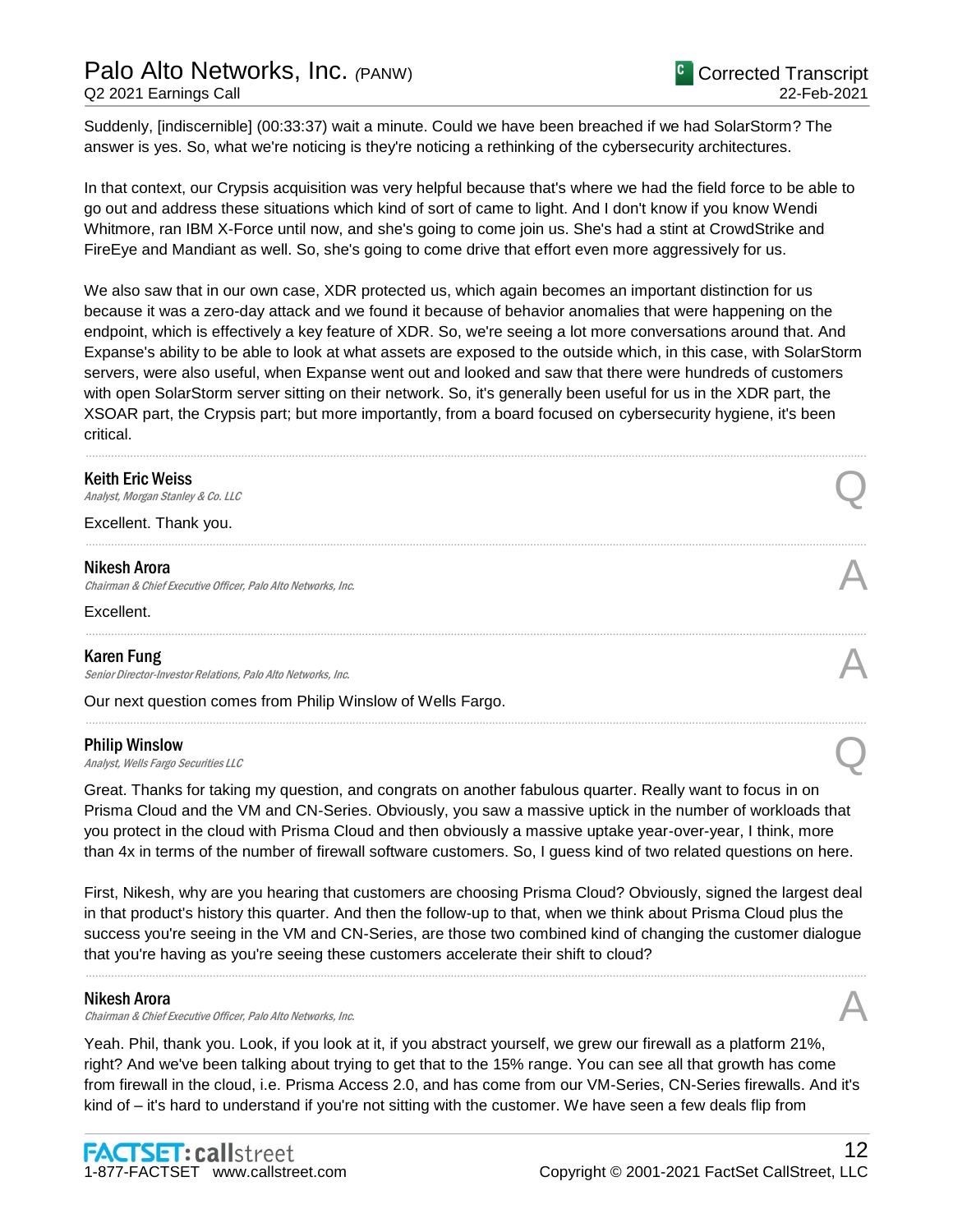hardware to software in the last week, literally. Customers aim to buy a bunch of hardware and said, wait, hold on. You guys launched this Firewall FLEX, why don't we just go into this flexible credit program where we can spin up as many firewalls we want and spin them down if we don't need them, and they can carry those credits to the cloud? So, what do you – I think what is something very important to understand, we are going through a hardware-to-cloud transition now in the industry. It does not mean it's the demise of the hardware industry. It just means that the incremental shift is beginning to happen. It's gathering momentum. You can't keep posting tens of billions of dollars on billings for AWS, GCP and Azure and not see a decline in data center over time. It's going to happen.

So, if you look past the quarters, and in that transition, it becomes very important, how are you going to protect yourself in the future? So, we are beginning to see customers go from hardware to software. And honestly, we're encouraging it to the extent the customer wants our opinion. We have the ability to sell them hardware, the best in the industry, and the ability to sell them software firewalls, and the ability to sell them Prisma Access 2.0 in the cloud.

We're sitting now, as I'm saying, you pick the best architecture you want, we'll service it. You ask us, we'd rather you went down the software route. And that's when all of you guys start asking us, wait a minute, if you go to software, do you lose money? So, we put up a slide saying, look, we don't lose money. We make more money. We want to say that not that loudly because that's not a good thing to say loudly. It's better security solution for the customer, reduce total cost of ownership, but we're seeing that transition. And I think that's the most important part of the story.

And as we highlighted, we did a big deal in the telecom space where suddenly security matters in 5G, right? Because in – no offense, when you and I walk around with our iPhones and Android devices, you got malware on them, tough luck, buddy. But if you're a car driving down the highway, and that can be infected malware, that's a problem. So, the 5G enterprise networks have to be secure. All 5G networks are being built in the cloud.

......................................................................................................................................................................................................................................................

| Analyst, Wells Fargo Securities LLC                                                                                                                                                                                                                                                                                         |  |
|-----------------------------------------------------------------------------------------------------------------------------------------------------------------------------------------------------------------------------------------------------------------------------------------------------------------------------|--|
| Right. Great. Thank you very much.                                                                                                                                                                                                                                                                                          |  |
| Nikesh Arora<br>Chairman & Chief Executive Officer, Palo Alto Networks, Inc.                                                                                                                                                                                                                                                |  |
| Thanks, Phil.                                                                                                                                                                                                                                                                                                               |  |
| Karen Fung<br>Senior Director-Investor Relations, Palo Alto Networks, Inc.                                                                                                                                                                                                                                                  |  |
| Our next question comes from Sterling Auty of JPMorgan.                                                                                                                                                                                                                                                                     |  |
| Sterling Auty<br>Analyst, JPMorgan Securities LLC                                                                                                                                                                                                                                                                           |  |
| Yeah. Thanks. Hi, guys. So, in the context of the guidance increase, I did notice that the Next-Generation Security<br>ARR is staying the same despite what looked like good results in the quarter. Was there any pull-forward? Or<br>what additional commentary can you give us around that NGS ARR outlook for the year? |  |

Nikesh Arora

Chairman & Chief Executive Officer, Palo Alto Networks, Inc.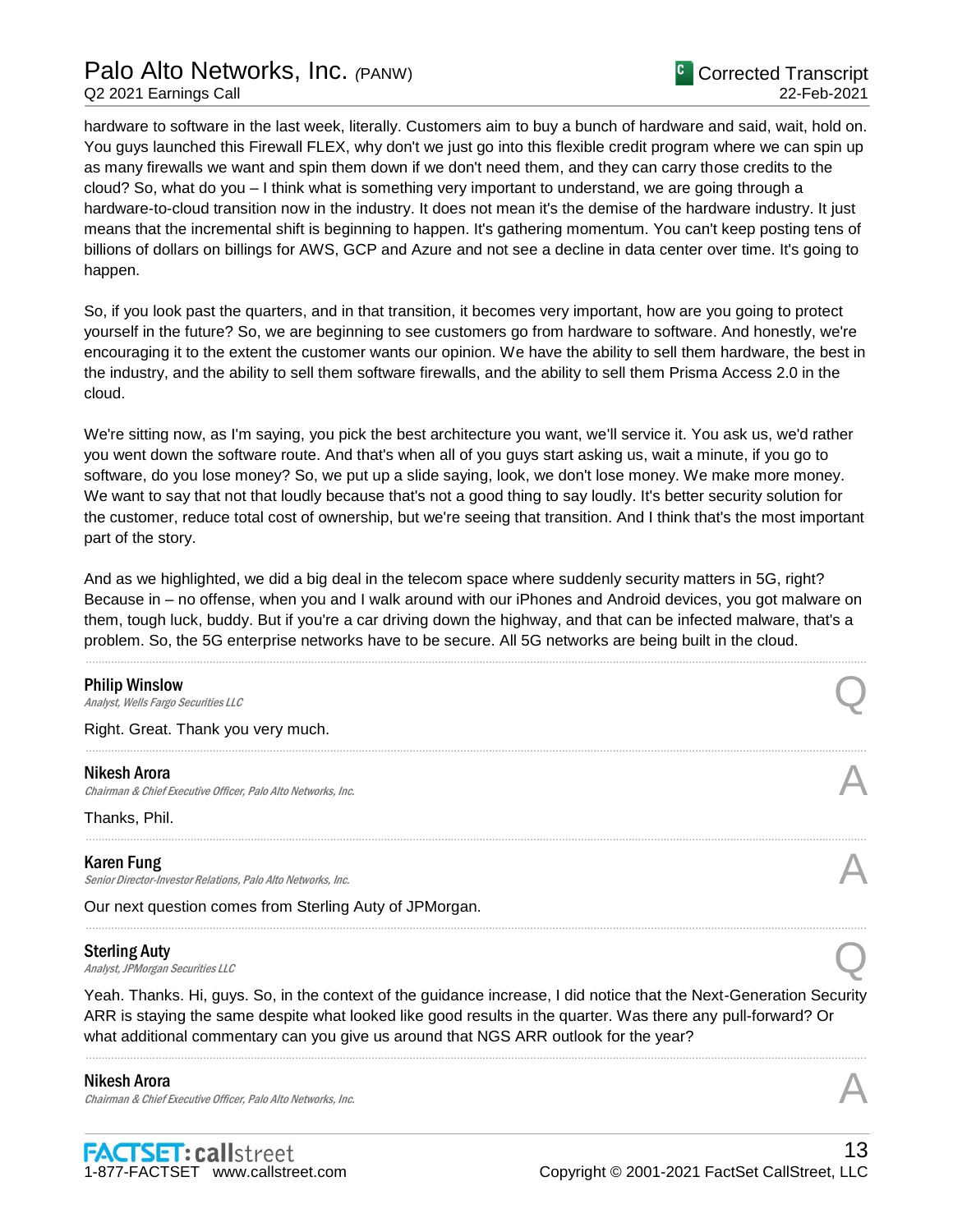Honestly, there's no hidden meaning in there. We're not trying to tweak it in such a way that – look, we've seen strength in cloud firewall. We've seen phenomenal strength in Prisma Access. I have to tell you that this pandemic has forced the network conversation about how do I make sure Sterling can access every application at home, not just the ones that I let him access?

It's gone from a it's good to have remote access to you have to have remote access. And then the security suddenly start paying attention to network architecture. And then as – and Lee and his team have delivered this phenomenal next upgrade where we can look at both web-based and non-web-based apps. So, we're seeing phenomenal success. So, there's no tempering of our expectation and ambition on NGS. It's just how the math works right now.

......................................................................................................................................................................................................................................................

......................................................................................................................................................................................................................................................

......................................................................................................................................................................................................................................................

## Sterling Auty

Sterling Auty  $\bigodot$ <br>Analyst, JPMorgan Securities LLC

Understood. Thank you.

# Karen Fung

Senior Director-Investor Relations, Palo Alto Networks, Inc.

Next question comes from Saket Kalia of Barclays.

A

# Saket Kalia

Saket Kalia  $A_{nab}$ st, Barclays Capital, Inc.  $\bigodot$ 

Okay. Great. Hey, thanks for taking my question here, guys. Nikesh, maybe for you. You touched on this in your prepared comments. Can you talk about the cloud and AI equity structure? What's the reason for setting up that structure now? And how is it going to work mechanically?

......................................................................................................................................................................................................................................................

# Nikesh Arora

Chairman & Chief Executive Officer, Palo Alto Networks, Inc.

So, you know what, Saket, two-and-a-half years ago when I came here, we talked about building a cloud security business and we talked about building an AI-ML-based business. Last quarter, we started showing you the two pieces of NetSec and ClaiSec. You've seen that we're aspiring to get \$735 million of ARR in cloud AI security. We also shared, on the left-hand side, our Network Security business actually has phenomenal cash flow margin, 38% going to 41%. So, that's a cash-generative part of our business whilst we go through a hardware-to-software transformation.

On the right-hand side, we're competing with behemoths out there today, like the CrowdStrikes of the world and – in the XDR space and a bunch of start-ups in the cloud space. That's an area for investment. We think that the market inherently values both those business fundamentally differently. It values the Network Security business and cash flow. It values the cloud AI business and ARR. So, we want to be able to create the opportunity for the market to value our businesses differently to create more transparency for the shareholders. And it also allows us to keep investing in the cloud AI business and in the interest of driving more ARR.

So, what we've done is, as you saw, we've separated our financials, showed you both NetSec and ClaiSec. Luis and team have worked hard to get them audited and make sure that we could keep reporting them on a more regular basis going into next fiscal year. And we are looking at various equity structures that allow us to create incentive plans, as well as potentially in the future monetize the ClaiSec business for a different set of investors compared to the old Palo Alto investor.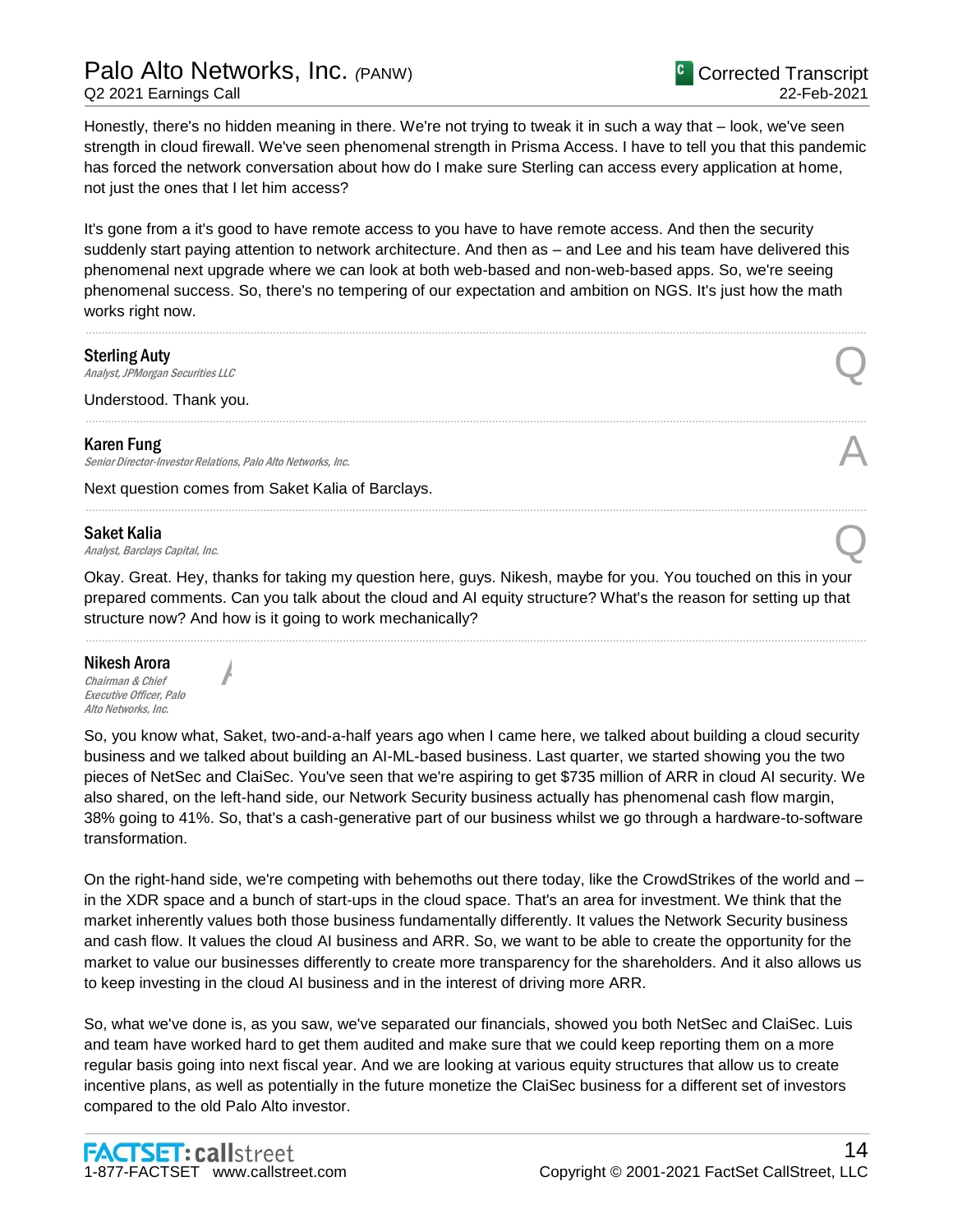Senior Director-Investor Relations, Palo Alto Networks, Inc.

Your next question comes from Fatima Boolani of UBS.

# Fatima Boolani **Fatima Boolani**<br>Analyst, UBS Securities LLC

Good afternoon. Thank you for taking the questions. My question is around the Firewall as a Platform business and the metrics there. Appreciate that deals sort of changed flavor in the eleventh hour, to your point, Nikesh. So, what are some of the core assumptions we should leave with around the installed base refresh opportunity as well as the R&D pipeline for hardware and appliance refreshes within the product portfolio on the Strata side?

......................................................................................................................................................................................................................................................

#### Nikesh Arora

Chairman & Chief Executive Officer, Palo Alto Networks, Inc. A

A

Well, Lee, do you want to talk about the hardware refresh plans? All I'm going to say is that we're not taking our pedal off the metal. We are going aggressively trying to continue to build the next generation of hardware and focus on refresh. I will tell you, in absolute dollars, we still sell the largest number of hardware firewalls in the industry. We get lost in percentages. It doesn't matter if other vendors are out there generating 18% growth, we still sell more absolute dollars of product in a quarter than everybody else. But Lee, can you talk about the hardware?

......................................................................................................................................................................................................................................................

#### Lee Klarich Chief Product Officer, Palo Alto Networks, Inc.

Yeah. Yeah. Look, we're always working on the next generation of hardware since the beginning of the company until now. And we have some amazing new platforms coming. I won't tell you too much until they're out, but we're always working on that, really exciting stuff there, the software side as well with PAN-OS and new security capabilities, another set of amazing things we're working on.

One thing I'll point out in that, though, is the leverage we get across hardware, software and cloud delivered. Part of what really resonates with our customers is not that they get to pick which one they use from us, but their ability to actually use hardware where they need hardware, software form factors when they need software, cloud delivered where they need that with a set of consistent security capabilities, easy to manage and operationalize. That's something that only we can deliver to our customers.

......................................................................................................................................................................................................................................................

......................................................................................................................................................................................................................................................

......................................................................................................................................................................................................................................................

# **Fatima Boolani**<br>Analyst, UBS Securities LLC **Fatima Boolani**<br>Analyst, UBS Securities LLC

# Thank you.

Karen Fung **Karen Fung**<br>Senior Director-Investor Relations, Palo Alto Networks, Inc.

[audio gap] (43:06) comes from Brian Essex of Goldman Sachs.

Brian Essex

**Brian Essex**<br>Analyst, Goldman Sachs & Co. LLC

All right. Great. Hi. Thank you. Thank you for taking our question. I was wondering, Nikesh, if you could dig into a little bit Firewall FLEX and your credit-based licensing model for next-gen firewall. What was the timing of that

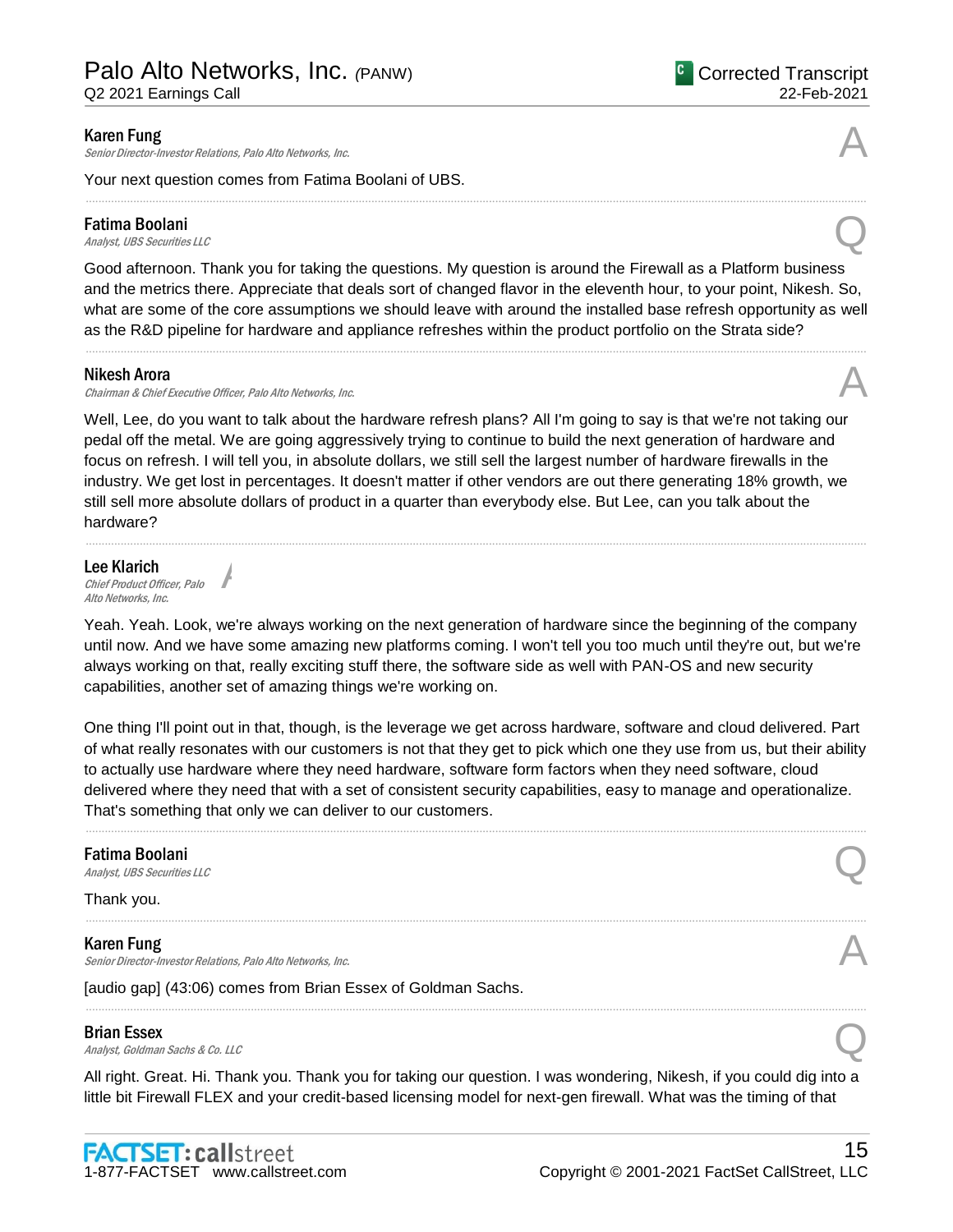rollout? How long has it been in market? And how much adoption is that in terms of the way it's impacting your model?

......................................................................................................................................................................................................................................................

### Nikesh Arora

Nikesh Arora<br>Chairman & Chief Executive Officer, Palo Alto Networks, Inc.

I'll give you the preface of it, and Lee can jump in and give you the details. But look, when – we hadn't refreshed our VM pricing policy. It was set up more like a hardware business, where you had to tell us which particular model of software you wanted and you were basically stuck to that model. And if you think about software deployment, it's a key. I can give you a key with more capacity or key with lower capacity.

So, we just felt that we were being too pedantic in our approach and selling software in a very hardware-centric model, where you can only buy five subscriptions out of eight. So, we worked hard over the last 18 months to get this all done into a new credit-based model where you can right-size your requirements, so you can spin them up and spin them down. But if I say everything, then Lee doesn't get to say much.

......................................................................................................................................................................................................................................................

So, Lee, explain [indiscernible] (00:44:17), Lee was saying, why do you say you're going to help – have me answer the second half of it when you don't stop. So, Lee, I've stopped.

Lee Klarich Chief Product Officer, Palo Alto Networks, Inc.

In my defense, like the – when we came up with the model, that was sort of, I call it, the normal model, and that's what others were doing. I'm actually – and our customers are very excited about this new Firewall FLEX model because it is the first of its kind in the industry, giving your customers the flexibilities, Nikesh was saying, to choose how many CPUs do they need, what subscriptions do they want, where they want to deploy it, cloud, onprem, et cetera? That level of flexibility and to do it in a credit model where each individual deployment can actually be different. So, we've actually – it's one of those unique cases where we've given the customer a lot more flexibility and options, yet made it simpler at the same time.

The last piece I'd address was in the old model, it was getting too cumbersome on how to offer all different security subscriptions. This model allowed us to easily scale up to all of the current security subs plus any future subscriptions we come out with.

......................................................................................................................................................................................................................................................

......................................................................................................................................................................................................................................................

# Brian Essex

**Brian Essex**<br>Analyst, Goldman Sachs & Co. LLC

How long have you been working on this?

A

#### Lee Klarich

**Lee Klarich**<br>Chief Product Officer, Palo Alto Networks, Inc.

Sorry. We just launched the beginning of February. So, it's only been out for a few weeks. We're already having customers respond incredibly positive to it.

......................................................................................................................................................................................................................................................

......................................................................................................................................................................................................................................................

#### Brian Essex

**Brian Essex**<br>Analyst, Goldman Sachs & Co. LLC

All right. Very helpful. Thank you.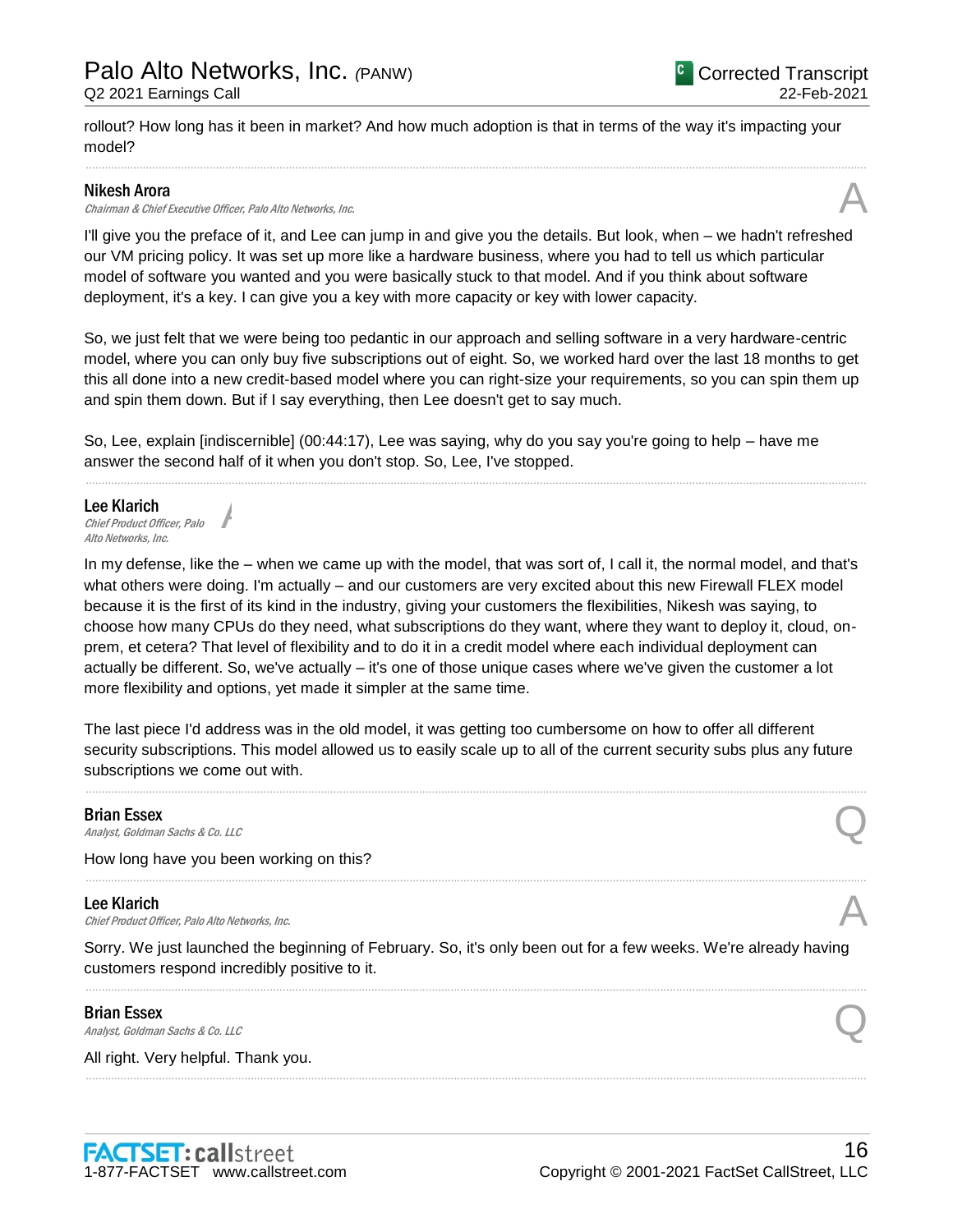Q2 2021 Earnings Call

| <b>Lee Klarich</b><br>Chief Product Officer, Palo Alto Networks, Inc.               |  |
|-------------------------------------------------------------------------------------|--|
| Thanks, Brian.                                                                      |  |
| <b>Karen Fung</b><br>Senior Director-Investor Relations, Palo Alto Networks, Inc.   |  |
| [audio gap] (00:45:37) comes from Gray Powell of BTIG.                              |  |
| <b>Nikesh Arora</b><br>Chairman & Chief Executive Officer, Palo Alto Networks, Inc. |  |
| Hey, Gray.                                                                          |  |
| <b>Gray Powell</b><br>Analyst, BTIG LLC                                             |  |
| Thanks. Can you guys here me okay?                                                  |  |
| <b>Nikesh Arora</b><br>Chairman & Chief Executive Officer, Palo Alto Networks, Inc. |  |
| Yeah.                                                                               |  |
| <b>Gray Powell</b><br>Analyst, BTIG LLC                                             |  |

All right. Congratulations on the good numbers. So, yeah, last week, you all announced cloud secure web gateway features in Prisma Access. How important is that functionality to your customer base? And do you think it creates an opportunity to gain incremental share from legacy players like Symantec or even some of the higher growth companies like Zscaler?

......................................................................................................................................................................................................................................................

#### Nikesh Arora

Nikesh Arora<br>Chairman & Chief Executive Officer, Palo Alto Networks, Inc.

Oh, sorry, okay. Now he changed his definition of legacy [indiscernible] (00:46:14) never mind, so, sorry, I'm just kidding. We get punchy after too much coffee in our earnings call day. So, Lee, go ahead. This one's yours.

......................................................................................................................................................................................................................................................

# Lee Klarich

**Lee Klarich**<br>Chief Product Officer, Palo Alto Networks, Inc.

Look, as I think all of you have seen and heard from us before, we used to set up this sort of either or approach; either it was next-gen firewall approach to security or is a proxy approach. And you've heard us talk a lot about the challenges associated with the proxy approach, limited application support, some of the challenges with applications and breakage and performance.

But at the same time, we recognized is there are certain use cases out there, where there is a right way to do it, and it is a – could be very complementary to what we do from a next-gen firewall perspective. And so with this release, we basically integrated that into Prisma Access, such that we can now give our customers the ultimate in flexibility on how they connect to the cloud through both a Secure Web Gateway model plus our next-gen firewall natively integrated, and provide all the great security capabilities we have.

......................................................................................................................................................................................................................................................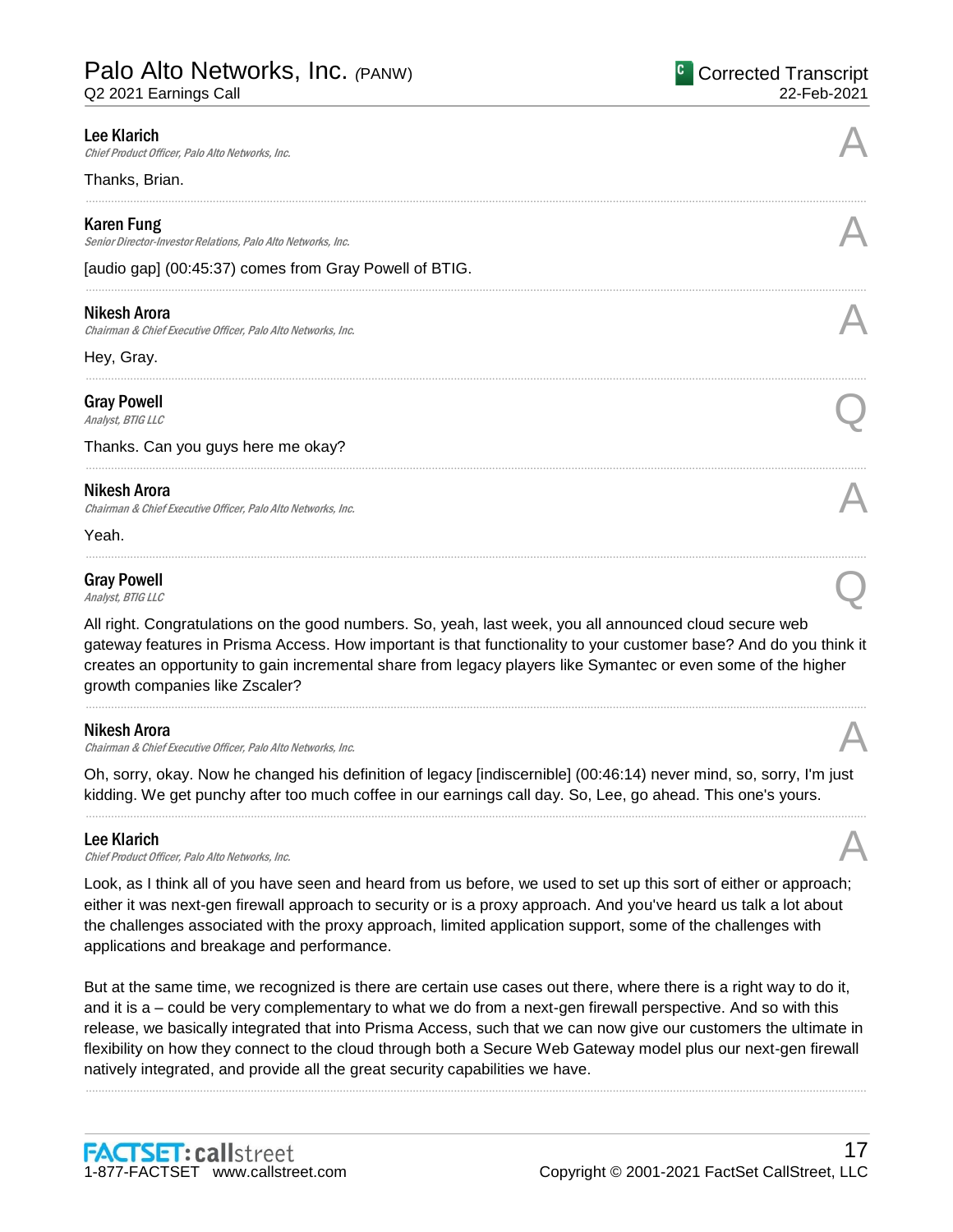Nikesh Arora

Chairman & Chief Executive Officer, Palo Alto Networks, Inc.

So I think, Gray, what Lee is saying is we can [indiscernible] (00:47:27) proxies, now we also support proxies as part of our product. And we also support the app-based approach. So now you can go after web-based apps and non-web-based apps. And we said 53% of your breaches come from non-web-based apps, and proxies are used less than non-web-based apps. But we cover both – we cover both opportunities by doing it the proxy way or the non-proxy way.

......................................................................................................................................................................................................................................................

......................................................................................................................................................................................................................................................

......................................................................................................................................................................................................................................................

# Gray Powell Gray Powell  $\bigodot$ <br>Analyst, BTIG LLC

Got it. Okay. Thank you very much.

## Karen Fung

Senior Director-Investor Relations, Palo Alto Networks, Inc.

Next question comes from Patrick Colville of Deutsche Bank.

# Patrick Colville Patrick Colville<br>Analyst, Deutsche Bank

Hey there. Thank you for taking my question. Really appreciate it. Just want to ask about Bridgecrew. So, is that deployed on-prem, in the cloud? Who buys it? Is it the kind of developer buying it with the kind of credit card-type payment model? Or just help us understand that product better, please?

......................................................................................................................................................................................................................................................

#### Nikesh Arora

Chairman & Chief Executive Officer, Palo Alto Networks, Inc.

Yeah. Look, again, I'll do the 1-2 punch here. But we've been making bets for the last 2.5 years where security is going in the cloud space especially, went from workflows, went to containers, went to microsegmentation, went to DLP, went to IAM. And what we kind of the realization is what's happening is there's a bunch of – so what happens is you do – you build an application as a developer and you give it to your IT team and they deploy it and say, hey, you silly guy, you've got a bunch of security bugs in it, go fix it, okay? So what's my security bugs? Why didn't you tell me before? They started going to open source and trying to find security monitoring software to see, let me just make sure I don't build stuff with security bugs in it.

So, what happens is what Bridgecrew has is such a – it's a open-source, free, no credit card needed, piece of software that starts tracking the security bugs in your development site, CI/CD site. So it tells the developer, you're making a mistake, fix it. Now what happens is you fix it, then you give it to the guy in security, the guy says, wait a minute, you still have bugs, so wait a minute. I checked it. So what we've done is we bought Bridgecrew. We'll take the open-source tools that they have. We'll look at the policies there. We'll map them with the policies in the enterprise side to make sure that if you need to find – if they're going to check for it in real time and in production, you get to check for it for free as a developer.

So, there's 26 million developers developing their seamless security structure. If we can get 26 million people to start checking it while they're building the application, building the software, then...

......................................................................................................................................................................................................................................................

Patrick Colville<br>
Analyst, Deutsche Bank

Yeah.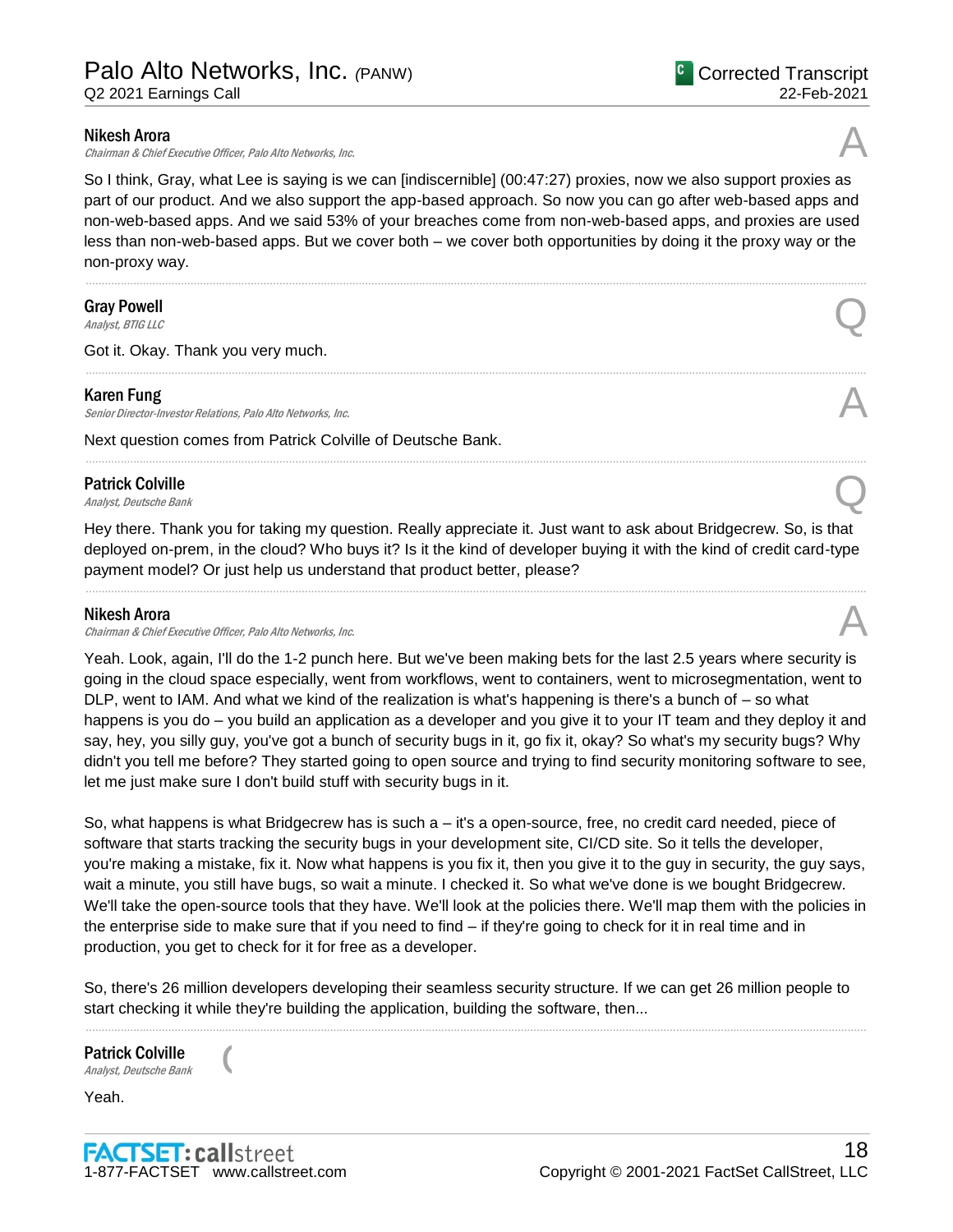# Palo Alto Networks, Inc. *(*PANW)

Q2 2021 Earnings Call

# Nikesh Arora

Chairman & Chief Executive Officer, Palo Alto Networks, Inc.

...it's consistent with what they're going to be checked out in the enterprise side. That's the muscle we didn't have. That's a DevOps muscle. Most DevOps companies don't have security muscle. We have security muscle, we don't have DevOps muscle. We just bought DevOps muscle.

......................................................................................................................................................................................................................................................

......................................................................................................................................................................................................................................................

......................................................................................................................................................................................................................................................

......................................................................................................................................................................................................................................................

# Patrick Colville Patrick Colville<br>Analyst, Deutsche Bank

Okay.

## Nikesh Arora

Chairman & Chief Executive Officer, Palo Alto Networks, Inc.

#### That's what we did.

Patrick Colville Patrick Colville<br>Analyst, Deutsche Bank

Right.

# Nikesh Arora

Chairman & Chief Executive Officer, Palo Alto Networks, Inc.

And so the monetization is via – so what will happen is they have a enterprise version of the free software to give away to developers. It's kind of like Dropbox. If a lot of people started using it, you want that to be in the enterprise section, because you don't want it being checked against a different product set of policies. So we're going to merge that enterprise capability in Prisma Cloud because we already checked it, and we'll say, whatever your developers checked for free is what we're going to check in production, they're consistent, so if they didn't find a bug when they were writing the code, we're unlikely to find it when we're running it.

......................................................................................................................................................................................................................................................

......................................................................................................................................................................................................................................................

......................................................................................................................................................................................................................................................

# Patrick Colville Patrick Colville<br>Analyst, Deutsche Bank

Good. Thank you.

#### Karen Fung Senior Director-Investor Relations, Palo Alto Networks, Inc.

Question comes from Tal Liani of BofA.

# Tal Liani

**Tal Liani**<br>Analyst, BofA Securities, Inc.  $\bigotimes$ 

Hi, guys. I want to go back and ask about the legacy or the hardware piece. I'm trying to understand the competitive landscape now and trying to understand the customers' reaction to the fact the market is migrating somewhere else. Are there still competitive replacements, or is this a case where customers just keep the status quo, whatever they have today, because if they take a decision, it's going to be a decision to migrate out of hardware into more modern solutions? So, I'm trying to understand the dynamics, the underlying dynamics in the market, and from it to understand what's the competitive landscape like.

......................................................................................................................................................................................................................................................

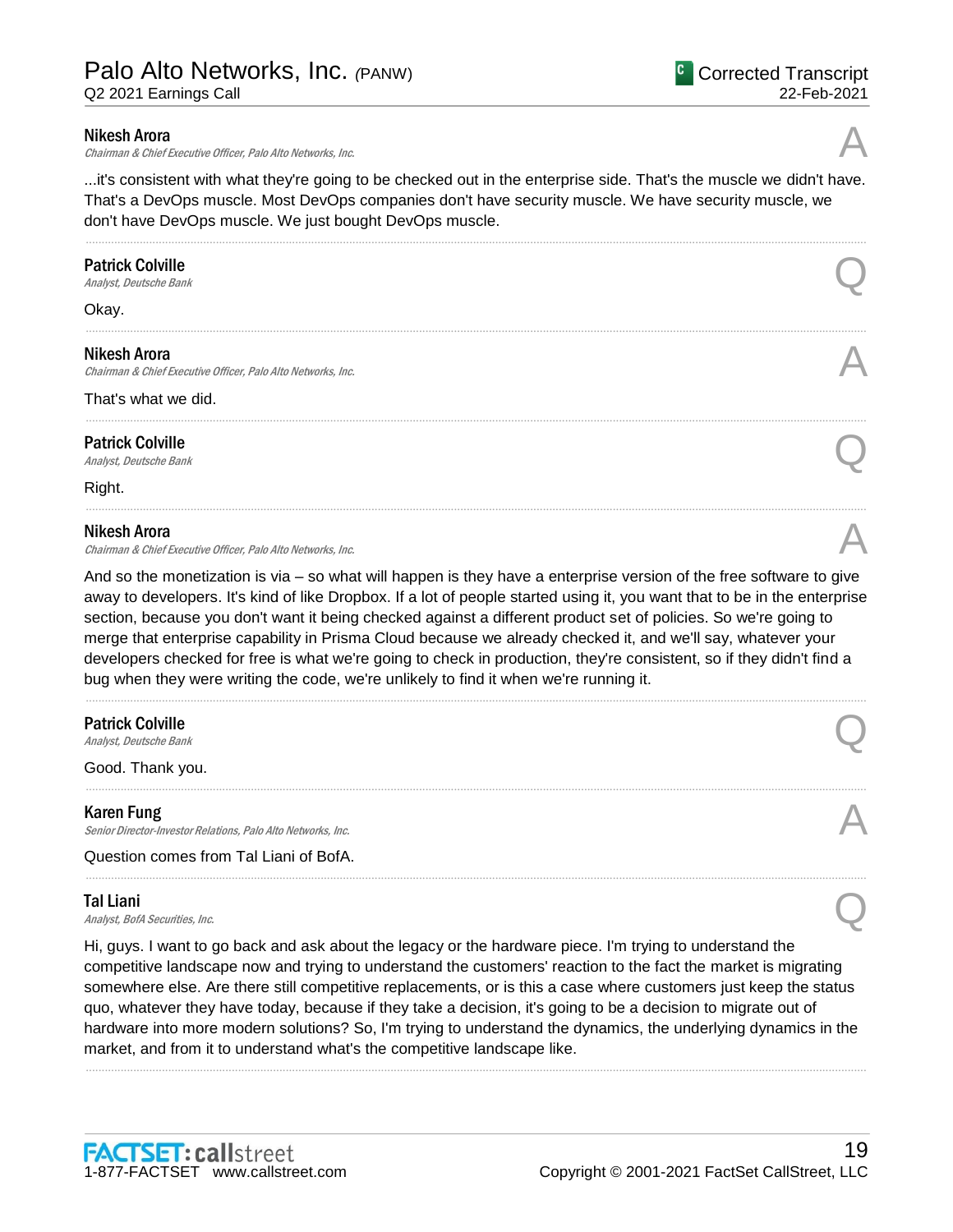# Nikesh Arora

Chairman & Chief Executive Officer, Palo Alto Networks, Inc.

Yeah, Tal, thanks for the question. Look, what's going to happen in my version of the world is you will still have 40% to 50% of the customers who will still stick to a data center and a hardware-based strategy.

I think what the market has not fully embraced and understood is when you move to the cloud, the cloud can be expensive. And many companies will say, wait a minute, I don't need to do all this stuff in the cloud. I'm going to still keep a data center and do some of the less expensive stuff here, why do I want to take everything and make it real-time bleeding edge in the cloud? So you're going to end up in a hybrid world, where people are going to maintain data centers and maintain the cloud. So, I don't think every customer in the world is moving to the cloud, but I think that on the margin, yes, you're seeing a bigger shift to the cloud than you are [ph] people sticking out now (00:52:10).

So, with that fact in mind, we do see competitive replacements when customers have end-of-life for existing hardware installs, right? They're sitting there and saying, I'm coming to end-of-life for legacy vendor A, B, C, D, or E. Should I go replace this with new versions of legacy A, B, or C, or should I look at a new network architecture, which allows me flexibility of having hardware and software into more access. So the example we gave, we did a \$20 million deal with a customer, who built – who bought Prisma Access for half of their employees, who bought hardware firewalls to the data centers, and who bought virtual firewalls to their cloud. And they make sure they were all consistent.

So, we do see customers end-of-life-ing legacy hardware, which is dead-ended, which doesn't have a software form factor or a firewall in the cloud capability, and we do see them transitioning to a hardware and software model. So it's not zero sum. It's not either or. It sometimes ends up being this and that.

| Tal Liani<br>Analyst, BofA Securities, Inc.                                                                                               |  |
|-------------------------------------------------------------------------------------------------------------------------------------------|--|
| Got it. Thank you.                                                                                                                        |  |
| <b>Karen Fung</b><br>Senior Director-Investor Relations, Palo Alto Networks, Inc.                                                         |  |
| Next question comes from Brent Thill of Jefferies.                                                                                        |  |
| <b>Brent Thill</b><br>Analyst, Jefferies LLC                                                                                              |  |
| Thanks. And Nikesh, there's a lot of questions from investors about this proposed equity structure and the timing<br>and what this means. |  |
| Nikesh Arora<br>Chairman & Chief Executive Officer, Palo Alto Networks, Inc.                                                              |  |
| Pretty quick.                                                                                                                             |  |
| <b>Brent Thill</b><br>Analyst, Jefferies LLC                                                                                              |  |
| And I'm curious if you could just double-click on what you think this looks like, and why you're doing this right<br>now?                 |  |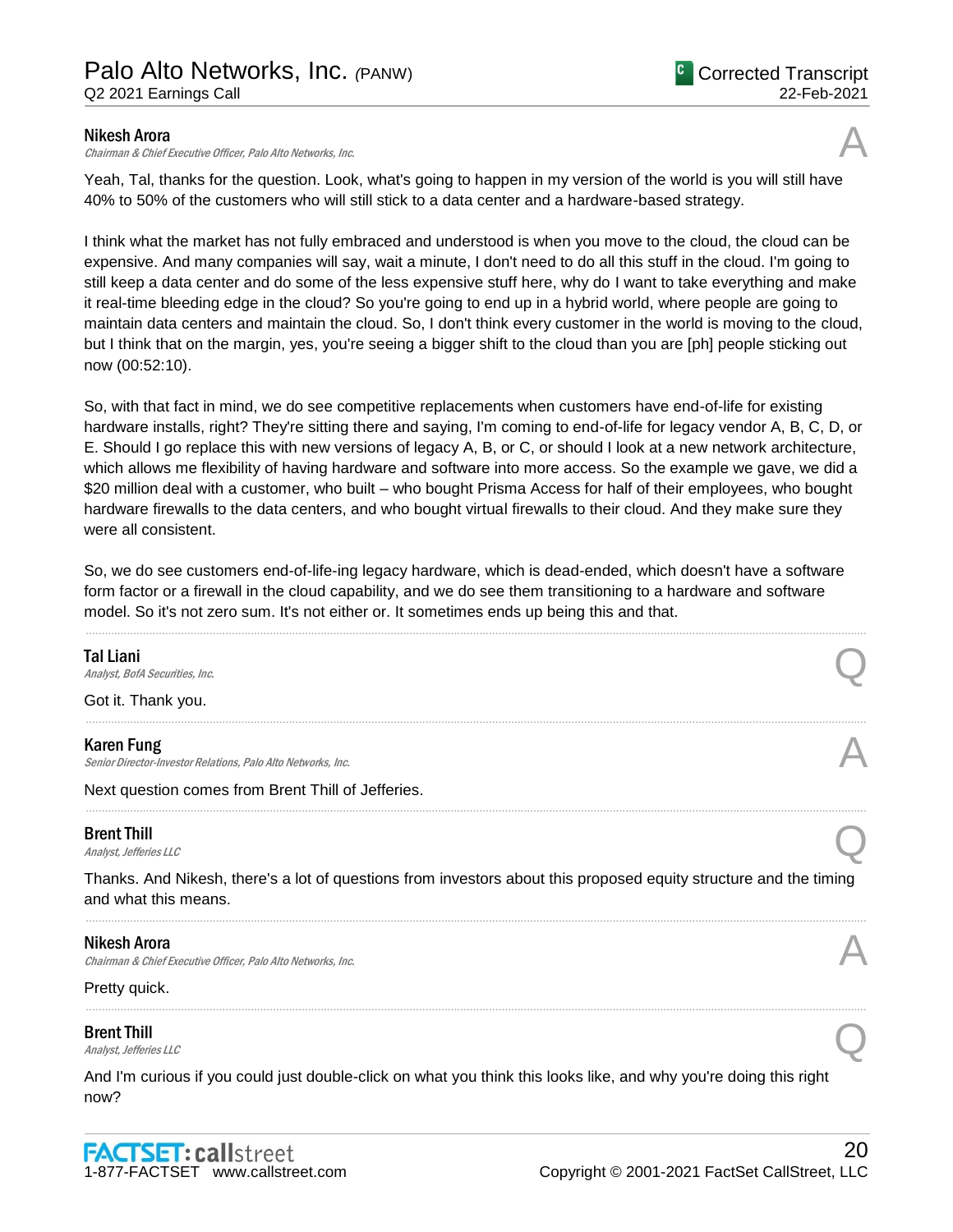## Nikesh Arora

Chairman & Chief Executive Officer, Palo Alto Networks, Inc.

Thanks for the question. Look, it's not – first of all, we have spent the last six to eight months preparing for the financials visibility or transparency of ClaiSec and NetSec. It requires a lot of work on our accounting side, lots of rules to make sure how we do transfer pricing between the entities and how do we leverage our common sales force in Palo Alto Networks.

So – and again, we're not doing anything yet, all we'd have is we've presented to the board, and they have agreed that this is an area for us to go ahead and work further on, which means we are looking at seeing how can we make the ClaiSec equity more transparent, if we believe the market values that differently than Palo Alto equity. Now the market can say, this is great, we'll just love your Palo Alto equity, and we will help it achieve all the price targets, some of the more enthusiastic and optimistic ones that you have, in which case we may not have to do anything.

If not, we may actually go take a look at the ClaiSec equity and see how do we create more transparency, because fundamentally, if you look at it, you've got one business [indiscernible] (00:54:28) generating \$1.5 billion of free cash flow, which is fantastic. We like it, 38% margin going to 41% whilst we're going through a hardware to software transition.

On the other hand, we have a \$735 million ARR business growing at 77%. That business has negative cash flows. And the market looks at them together and values us one certain way, maybe the market will value us differently if we look at it differently. So we're just exploring the opportunity of being able to make that value more transparent. We're not going to change the operating structure of the company. We're going to still run it as one company with two basically agile business units, if that makes sense.

......................................................................................................................................................................................................................................................

......................................................................................................................................................................................................................................................

# Karen Fung

Senior Director-Investor Relations, Palo Alto Networks, Inc.

Our next question comes from Michael Turits of KeyBanc.

#### Michael Turits

**Michael Turits**<br>Analyst, KeyBanc Capital Markets  $\bigodot$ 

Hey. Good afternoon, everybody, and nice quarter. It was a really good quarter on firewall platform-as-a-service and you raised Network Security, but the product itself was just [indiscernible] (00:55:17) didn't raise it. So, what's the delta? What really raised that guidance on network for the year and drove the outperformance?

......................................................................................................................................................................................................................................................

......................................................................................................................................................................................................................................................

......................................................................................................................................................................................................................................................

# Nikesh Arora

Chairman & Chief Executive Officer, Palo Alto Networks, Inc.

Software.

# Michael Turits **Michael Turits**<br>Analyst, KeyBanc Capital Markets  $\bigodot$

What was the biggest piece? VM-Series, Prisma Access, subscription attach, how would you rank those?

# Nikesh Arora

**Nikesh Arora**<br>Chairman & Chief Executive Officer, Palo Alto Networks, Inc. And the comparation of the chairman & Chief Executive Officer, Palo Alto Networks, Inc.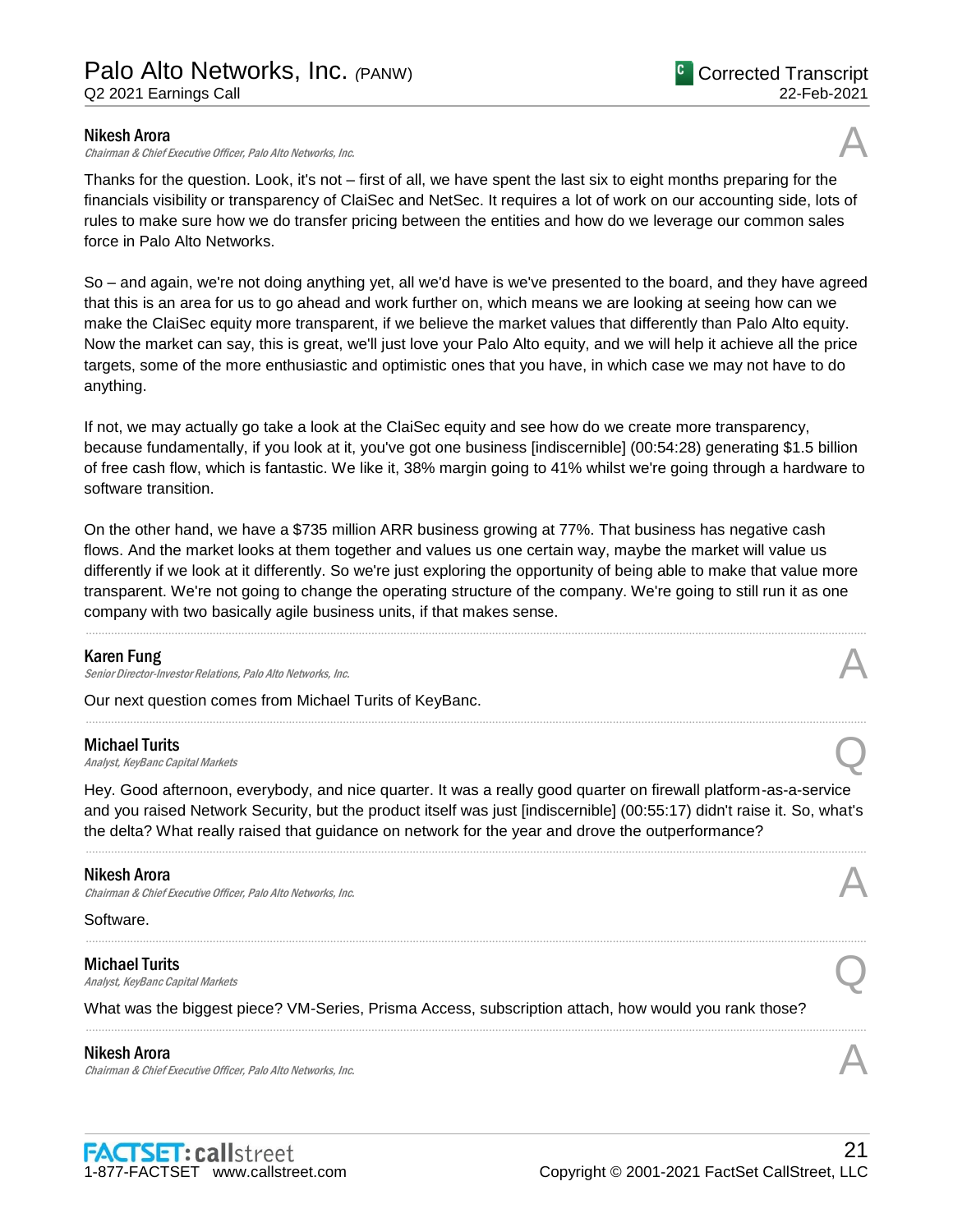Access, VMs, and subscriptions. Not because subscriptions aren't doing well, it's just a very large number. So, sustaining a large number growing at 30% is a good thing.

......................................................................................................................................................................................................................................................

......................................................................................................................................................................................................................................................

# Michael Turits

**Michael Turits**<br>Analyst, KeyBanc Capital Markets  $\bigodot$ 

Great. So it's really – Prisma Access was the big driver.

## Nikesh Arora

Chairman & Chief Executive Officer, Palo Alto Networks, Inc.

Yeah. I mean, look at Access, it's gone to a – when I joined, it was called GlobalProtect Cloud Service, we barely did \$10 million in a quarter. Now it's going gangbusters. Now I just said we did \$20 million deal across a customer's entire enterprise, which included Cortex and Prisma Access in there. So we can get to a 10-plus million dollar deals in Access in one deal, where we were doing \$10 million in one quarter three years ago. So, that makes it interesting.

......................................................................................................................................................................................................................................................

......................................................................................................................................................................................................................................................

# Michael Turits

**Michael Turits**<br>Analyst, KeyBanc Capital Markets  $\bigodot$ 

Great. Thanks, Nikesh.

# Karen Fung

**Karen Fung**<br>Senior Director-Investor Relations, Palo Alto Networks, Inc.

Next question comes from Jonathan Ho of William Blair.

# Jonathan Ho

**Jonathan Ho**<br>Analyst, William Blair & Co. LLC

Hi there. I just wanted to get some additional color in terms of the subscriptions that you've been, I guess, selling with the firewalls. Is there any way that you can maybe provide some additional perspective on maybe which ones are doing well, what the average number of subscriptions being taken are? And, yeah, that would be great. Thank you.

......................................................................................................................................................................................................................................................

# Nikesh Arora

Chairman & Chief Executive Officer, Palo Alto Networks, Inc.

Yeah, Jonathan, obviously, we had four when I joined, and they're all – had over 50% attach rates even before, the one which has gone from 0 to 500 is DNS Security in the last two years. As we just announced, we crossed the 5,000-customer mark. Many of the newer subscriptions were just launched as part of 10.0 with our software. So they're all very recent, which includes IoT, SD-WAN, DLP, those three...

......................................................................................................................................................................................................................................................

......................................................................................................................................................................................................................................................

# Lee Klarich

**Lee Klarich**<br>Chief Product Officer, Palo Alto Networks, Inc.

Yeah, yeah.

#### Nikesh Arora

Chairman & Chief Executive Officer, Palo Alto Networks, Inc.

[indiscernible] (00:57:18), right. And, sorry, I got Lee sitting next to me socially distant, so I keep nodding, asking him if I forgot anything. But SD-WAN, you can see, is combined with our CloudGenix efforts, so we see SD-WAN traction between the two of them. We're seeing a lot of interest in DLP, which is very early. It's only a few weeks

......................................................................................................................................................................................................................................................





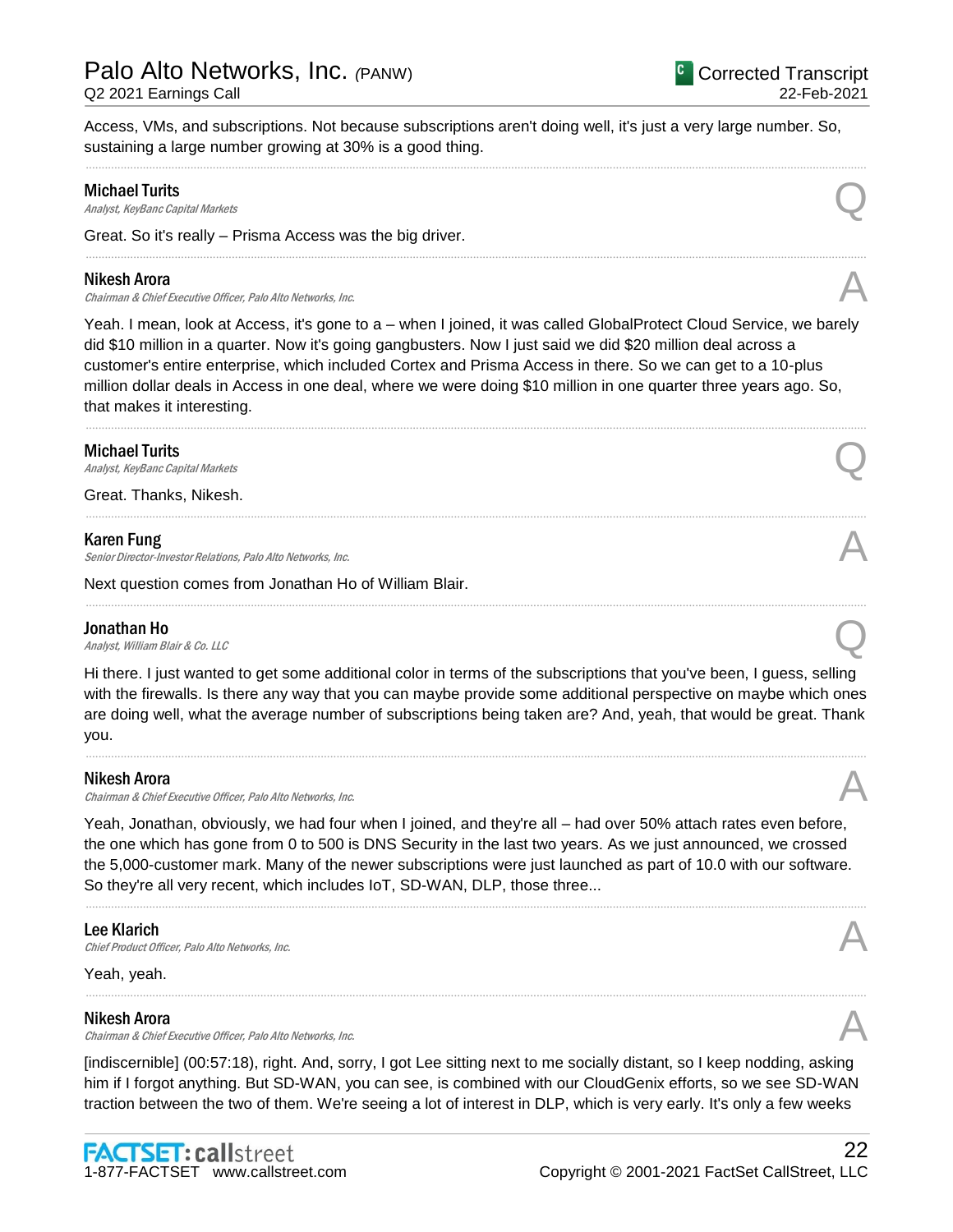old. And IoT, we see situations, but that's more of an architectural sale it's not just an add subscription, people want to look at the IoT architecture for the enterprise. But we launched healthcare IoT, so it's part of the IoT efforts.

So, I have expectations from DLP, I have expectations from SD-WAN obviously, with combination of CloudGenix and IoT, but I think we'll see different approaches and different sort of trajectories in terms of adoption. IoT is a bigger ticket when we sell it. DLP is a simple attach and is easy to deploy, like DNS Security is. So, they take different trajectories and different pricing.

......................................................................................................................................................................................................................................................

......................................................................................................................................................................................................................................................

**Operator**: Our last question comes from Andy Nowinski of D.A. Davidson.

# Andrew James Nowinski Andrew James Nowinski<br>Analyst, D.A. Davidson & Co.

Great. Thank you for squeezing me in. So, you mentioned a number of eight-figure deals for both Prisma Access and Prisma Cloud, which were record deals for the company. Just wondering if you could provide any more color with regard to your overall large deal activity for the quarter, was the activity up year-over-year? And if you did see an increase in the overall activity, kind of what drove the growth? Thanks.

......................................................................................................................................................................................................................................................

#### Nikesh Arora

Chairman & Chief Executive Officer, Palo Alto Networks, Inc.

Yeah, Andy, I think purely math – I'm waiting for Luis to go look, but purely mathematically, we added the same number of customers we did this year than we did last year, and our billings grew 20%. So we got – definitely got to have more bigger deals in there. Hurry up, Luis, what are you doing? So yes, we are seeing strength. But I would say, it's kind of interesting. If you look at the landscape, the higher end of cloud sales see bigger deals, because you're comparing them to large GCP, AWS, Azure spend. So even if you get 2% to 5% of the GCP, Azure, AWS commitment, you end up with a large deal, which is typically the seven-plus figure range. And you see a similar activity in Prisma Access, because it ends up being a three-year TCV-style deal with – if you get the top end, like 100,000-plus users, you end up with a 7.5-figure deal.

XDR in the market typically ends up in the \$1 million to \$2 million range because of competitive pressures and competitive activity. So you just need to do a lot more XDR deals to get there. So, it's different depending obviously, firewall, again, depends on the installed base of the estate and the end of life. And ELAs have their own characteristics depending on, again, how much estate is there and how much people are re-upping and how much software they're buying. But Luis?

......................................................................................................................................................................................................................................................

**Luis Visoso**<br>Chief Financial Officer, Palo Alto Networks, Inc. **Luis Visoso**<br>Chief Financial Officer, Palo Alto Networks, Inc.  $\mathcal{A}$ 

So here is how I look at it. If you add up the billings of the last largest deals that we did this quarter and you compare that to a year ago, the total is 35% higher. So it just gives you a magnitude of how significant those large deals are for us.

......................................................................................................................................................................................................................................................

......................................................................................................................................................................................................................................................

# Andrew James Nowinski Andrew James Nowinski<br>Analyst, D.A. Davidson & Co.

Thanks, guys. That's really helpful.